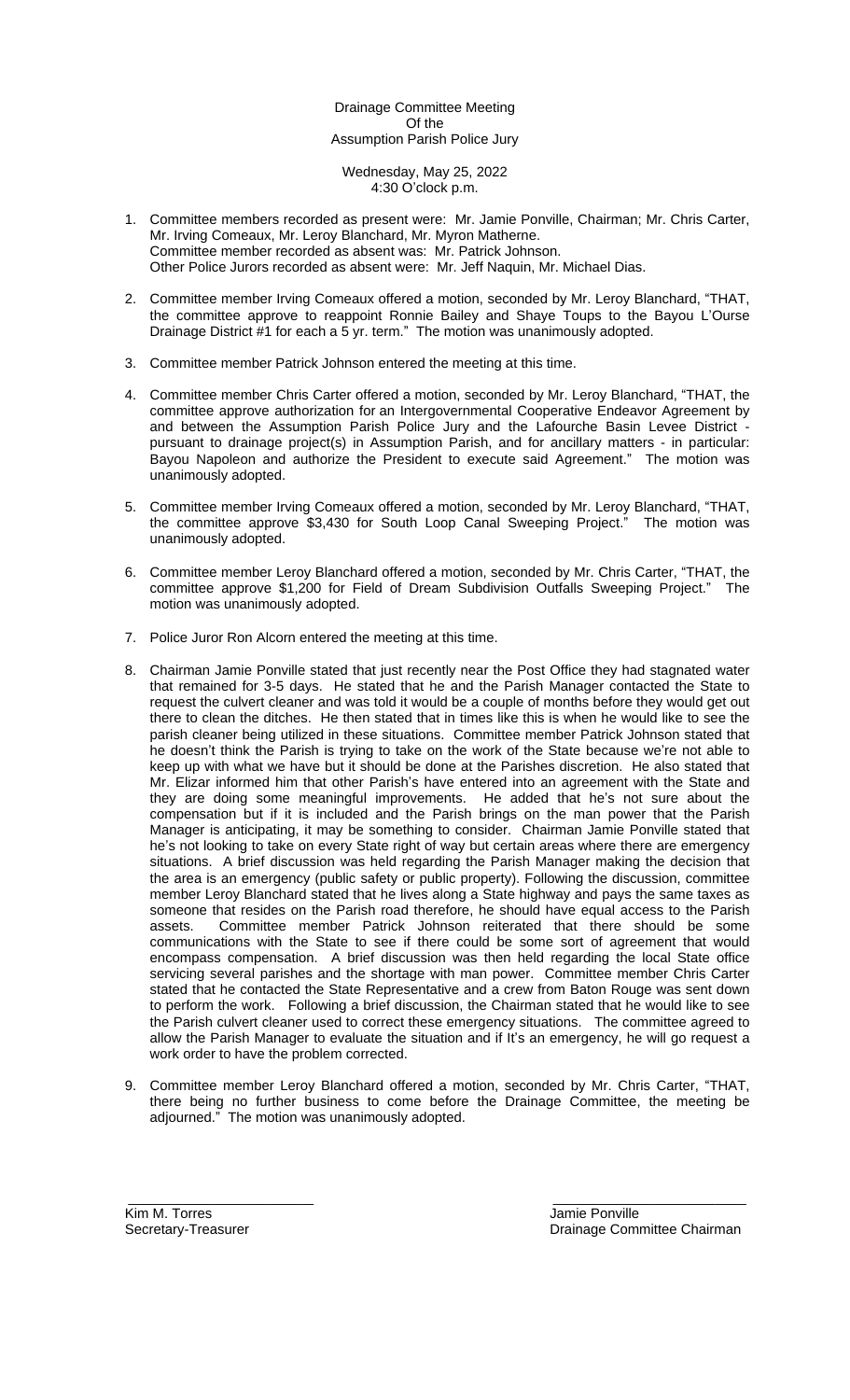# Finance Committee Meeting Of the Assumption Parish Police Jury

Wednesday, May 25, 2022 4:40 O'clock p.m.

- 1. Committee members recorded as present were: Mr. Patrick Johnson, Chairman; Mr. Jeff Naquin, Mr. Ron Alcorn, Mr. Irving Comeaux, Mr. Michael Dias, Mr. Chris Carter, Mr. Myron Matherne. Other Police Jurors recorded as present were: Mr. Leroy Blanchard, Mr. Jamie Ponville.
- 2. Committee member Michael Dias offered a motion, seconded by Mr. Jeff Naquin, "THAT, the committee approve payment of bills submitted through May 20, 2022." The motion was unanimously adopted.
- 3. Chairman Patrick Johnson recognized the Secretary-Treasurer, who stated that the April 2022 budget comparison statements are included in the packets and there are a few overages. She stated that they will be amending budgets in July/August therefore, they will be addressed at that time.
- 4. Committee member Jeff Naquin offered a motion, seconded by Mr. Ron Alcorn, "THAT, the committee approve and accept the Budget Comparison Statements for April 2022." The motion was unanimously adopted.
- 5. Committee member Jeff Naquin offered a motion, seconded by Mr. Ron Alcorn, "THAT, there being no further business to come before the Finance Committee, the meeting be adjourned." The motion was unanimously adopted.

\_\_\_\_\_\_\_\_\_\_\_\_\_\_\_\_\_\_\_\_\_\_\_\_\_\_ \_\_\_\_\_\_\_\_\_\_\_\_\_\_\_\_\_\_\_\_\_\_\_\_\_ Kim M. Torres **Example 2018** Secretary-Treasurer **Patrick Johnson**<br>
Secretary-Treasurer **Patrick Johnson**<br>
Pinance Commit

Finance Committee Chairman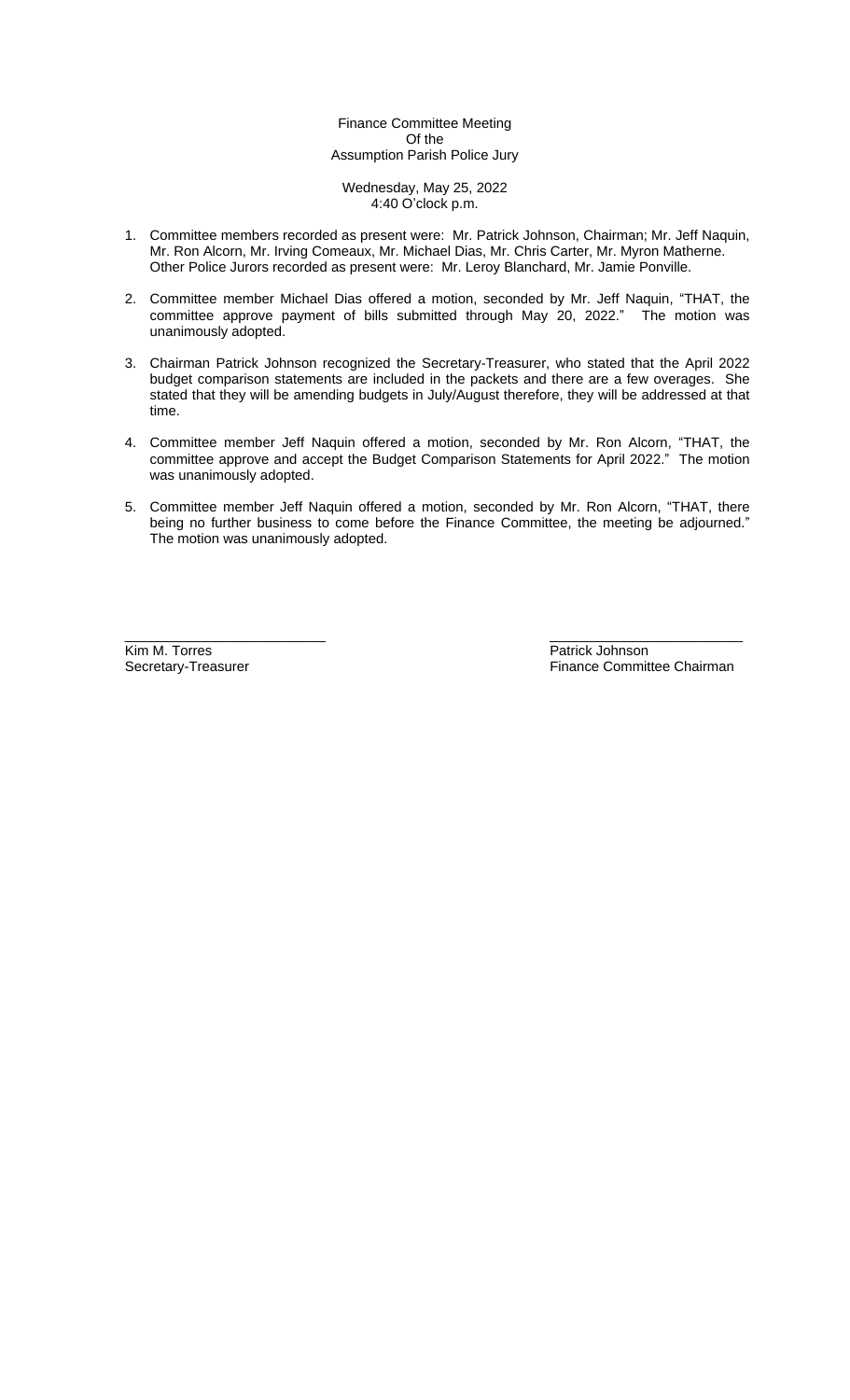Personnel Committee Meeting Of the Assumption Parish Police Jury

Wednesday, May 25, 2022 4:45 O'clock p.m.

1. Committee members recorded as present were: Mr. Chris Carter, Chairman; Mr. Irving Comeaux, Mr. Ron Alcorn, Mr. Michael Dias, Mr. Leroy Blanchard, Mr. Jamie Ponville, Mr. Patrick Johnson.

Other Police Jurors recorded as present were: Mr. Jeff Naquin, Mr. Myron Matherne.

- 2. Chairman Chris Carter recognized the Secretary-Treasurer, who stated that Debra Benoit, Administration Assistant/Accounting Clerk has successfully completed her probationary period and recommends that she be removed from probation and continue her training.
- 3. Committee member Michael Dias offered a motion, seconded by Mr. Jamie Ponville, "THAT, the committee approve the recommendation of the Secretary-Treasurer for successful completion of probationary period for Debra Benoit, Administration Assistant/Accounting Clerk effective May 27, 2022." The motion was unanimously adopted.
- 4. Chairman Chris Carter requested that the committee enter into executive session pursuant to LA R.S. 42:17(A)(1) in order to discuss the potential processing of certain Parish projects with existing staff (and equipment) - such discussions shall include the Parish Manager, Assistant Parish Manager & General Foreman (all of whom have been formally notified, in accordance with the aforementioned revised statute).
- 5. Committee member Ron Alcorn offered a motion, seconded by Mr. Michael Dias, "THAT, the committee enter into executive session to discuss the potential processing of certain Parish projects with existing staff (and equipment) - such discussions shall include the Parish Manager, Assistant Parish Manager & General Foreman (all of whom have been formally notified, in accordance with the aforementioned revised statute). The motion was unanimously adopted.
- 6. Committee member Ron Alcorn offered a motion, seconded by Mr. Michael Dias, "THAT, the committee resume regular session." The motion was unanimously adopted.
- 7. Chairman Chris Carter stated that the committee entered into executive session and no action was taken.
- 8. Committee member Michael Dias offered a motion, seconded by Mr. Leroy Blanchard, "THAT, the committee approve the recommendation of the Parish Manager for successful completion of probationary period for Paul Hebert, Equipment Operator III effective June 5, 2022." The motion was unanimously adopted.
- 9. Committee member Ron Alcorn offered a motion, seconded by Mr. Michael Dias, "THAT, the committee approve adding the following matter to the agenda." The motion was unanimously adopted.
- 10. Chairman Chris Carter stated that Mrs. Cheri Williams turned down the job offer for the Flood Plain Manager/Permit Officer/Planner position. Therefore, the committee needs to consider offering the job to the one of the other candidates that was interviewed.
- 11. Chairman Chris Carter requested comments, questions or concerns regarding the request to offer the Flood Plain Manager/Permit/Planner position to another candidate. Following three (3) calls, there were not comments received.
- 12. Committee member Ron Alcorn offered a motion, seconded by Mr. Michael Dias, "THAT, the committee approved and acted to fill the position from a member of the pool of candidates (tabled on the advice of legal counsel / to be reconsidered by the Personnel Committee at the next available public meeting)." The motion was unanimously adopted.
- 13. Chairman Chris Carter requested comments, questions or concerns regarding the request to increase pay for the Assistant Parish Manager. Following three (3) calls, there were no comments received.
- 14. Committee member Leroy Blanchard offered a motion, seconded by Mr. Michael Dias, "THAT, the committee approve to increase pay for Brian Blankenship, Assistant Parish Manager, to a Grade 8, Step 21, \$25.70 per hour to be effective 6/3/2022." The motion was unanimously adopted.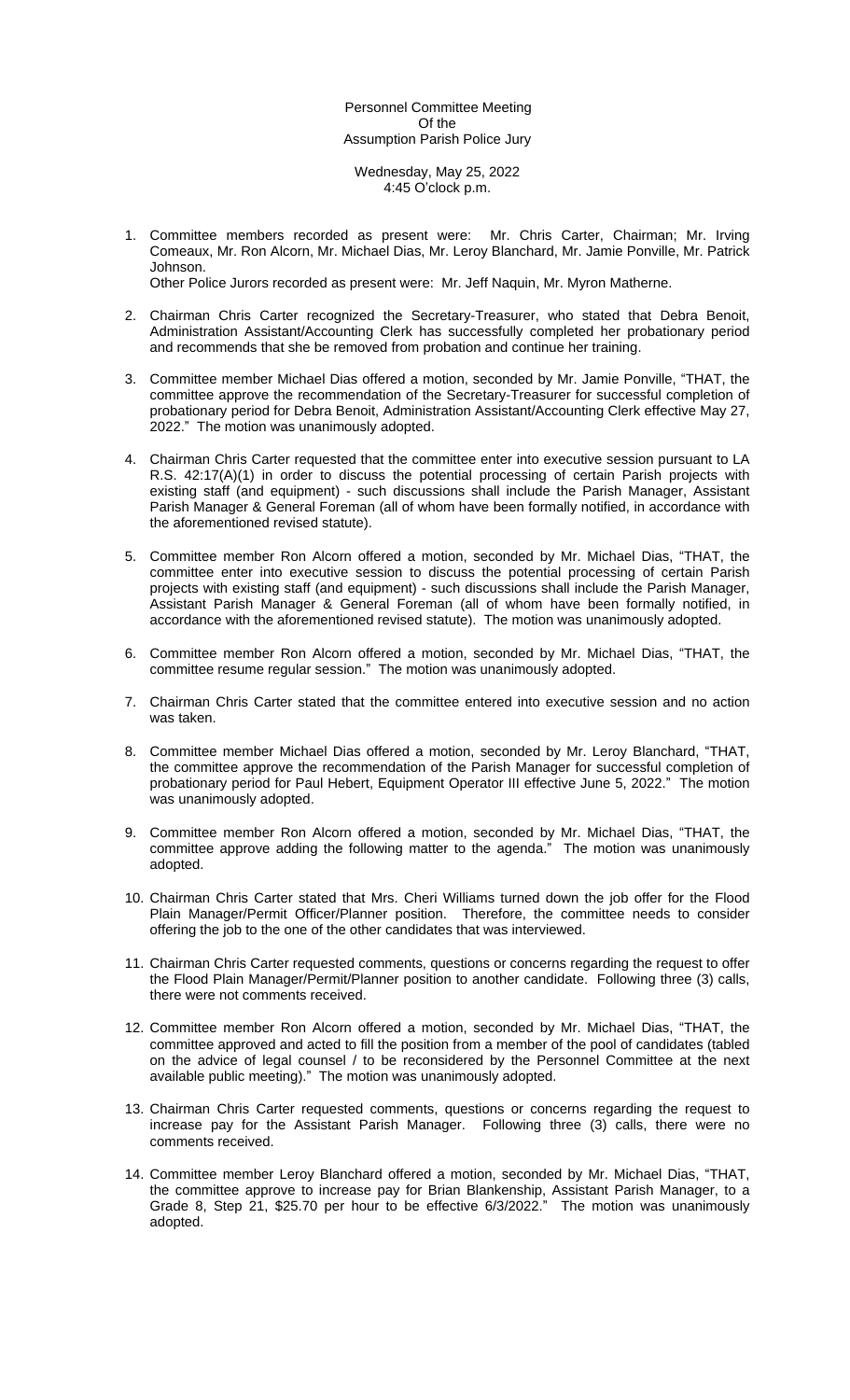15. Committee member Leroy Blanchard offered a motion, seconded by Mr. Ron Alcorn, "THAT, there being no further business to come before the Personnel Committee, the meeting be adjourned." The motion was unanimously adopted.

\_\_\_\_\_\_\_\_\_\_\_\_\_\_\_\_\_\_\_\_\_\_\_\_ \_\_\_\_\_\_\_\_\_\_\_\_\_\_\_\_\_\_\_\_\_\_\_\_\_ **Kim M. Torres** Chris Carter Chris Carter Chris Carter Chris Carter Chris Carter Chris Carter Chris Carter Chris Carter Chris Carter Chris Carter Chris Carter Chris Carter Chris Carter Chris Carter Chris Carter Chris Carte

Personnel Committee Chairman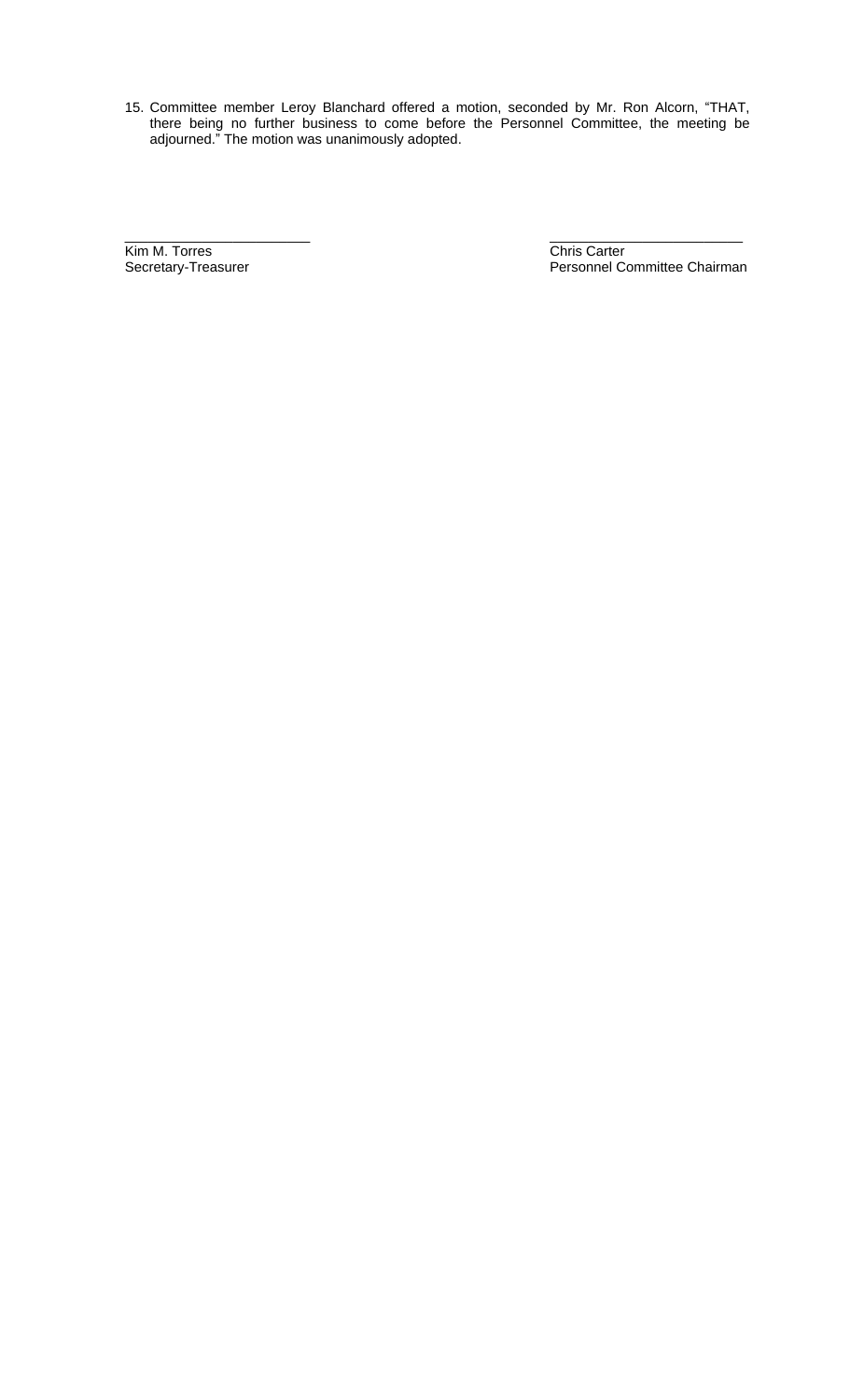Emergency Preparedness Committee Meeting Of the Assumption Parish Police Jury

> Wednesday, May 25, 2022 5:15 O'clock p.m.

- 1. Committee members recorded as present were: Mr. Jeff Naquin, Chairman; Mr. Leroy Blanchard, Mr. Ron Alcorn, Mr. Irving Comeaux, Mr. Myron Matherne, Mr. Patrick Johnson. Other Police Jurors recorded as present were: Mr. Michael Dias, Mr. Chris Carter, Mr. Jamie Ponville.
- 2. Chairman Jeff Naquin recognized committee member Patrick Johnson, who stated that Hurricane season is upon us and he would like each Department to discuss what plans they have in place, what worked and what didn't work last year. He stated that there were questions regarding sand bags, container, fuel tank (diesel, gasoline), who works the APCC and the scheduling, etc. The Parish Manager stated that regarding fuel, they have a 2,000 gallon fuel tank on order for gasoline and a diesel truck on hand. In response, the OHSEP Director stated that there is always a problem with getting fuel but we have an advantage because we own a fuel truck. He added that the nearest shell company is closing but there are places in Baton Rouge that we can obtain fuel from if they don't get hit. He stated that the diesel can be purchased early but it has bacteria issues and should be used quickly or before November. In response, the OHSEP Director stated that the people that he would be dealing with are the Department Supervisors. Committee member Leroy Blanchard asked if the new employees were abreast of their roll if a hurricane should occur. In response, the Parish Manager stated that it depends on what occurs, how severe, etc. There are many variables to consider when responding to this question accurately. In reply, the OHSEP Director stated that it's based on availability and what's required. He then stated that the Special Programs Director handles sheltering so she would be contacted. He then stated that she would then coordinate with the administrative staff and the support staff (R&B) to operate the facility. He further stated that the duties are delegated, he checks in with the responsible person and only intervenes if needed.

In response, the Special Programs Director requested clarification regarding employees not showing up to work during an emergency. In response, the OHSEP Director stated that it has happened a few times during Gustave and Ida but according to the State plan all of the Parish employees are considered essential employees and are required to work the additional duties. He added that when new employees are hired, they are told at that time. He also stated that those that refuse to abide are written up as advised by the Police Jurors. Committee member Patrick Johnson requested that each employee be reminded that they are essential workers and are required to work all emergency events.

Police Juror Jamie Ponville stated that he would like to have sand bags made and stored at the Ag Center. Committee member Patrick Johnson suggested that a cap of 10 bags be placed on the number that an individual receives. In response, the OHSEP Director stated that 10 bags is enough to block the door entrance during a high water/hurricane event. A brief discussion was then held regarding the storage capacity at the Ag Center. Following the discussion, the Parish manager stated that he will get with the Sheriff to see if they can get trustees to get sand bags fixed and stored at the Ag Center.

3. Committee member Ron Alcorn offered a motion, seconded by Mr. Myron Matherne, "THAT, there being no further business to come before the Personnel Committee, the meeting be adjourned." The motion was unanimously adopted.

\_\_\_\_\_\_\_\_\_\_\_\_\_\_\_\_\_\_\_\_\_\_\_\_ \_\_\_\_\_\_\_\_\_\_\_\_\_\_\_\_\_\_\_\_\_\_\_\_\_\_\_\_\_

Kim M. Torres Jeff Naquin, Chairman<br>
Secretary-Treasurer Chairman<br>
Secretary-Treasurer Chairman<br>
Chairman<br>
Chairman **Emergency Preparedness Committee**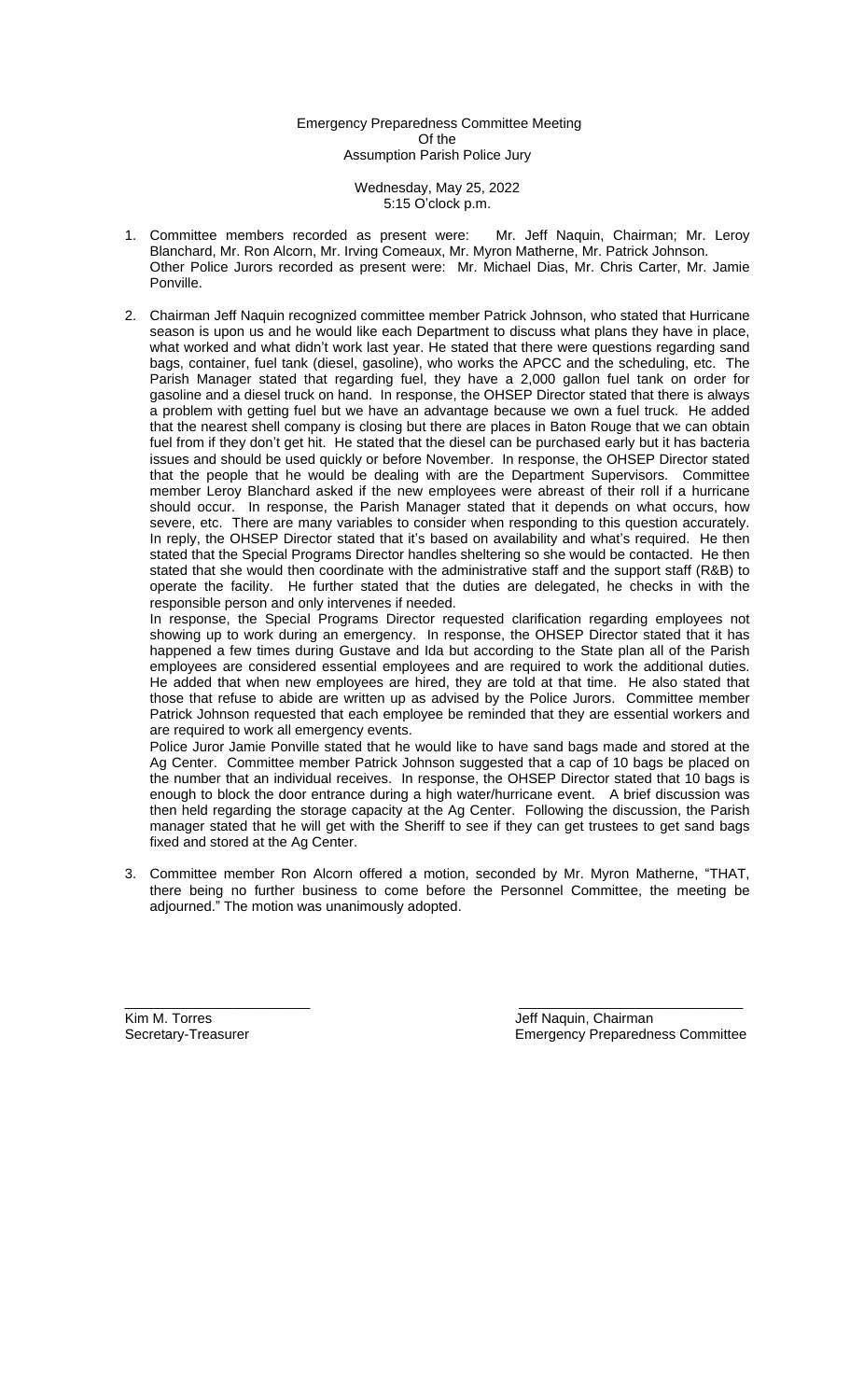# Engineering/Grants Committee Meeting Of the Assumption Parish Police Jury

Wednesday, May 25, 2022 5:45 O'clock p.m.

1. Committee members recorded as present were: Mr. Irving Comeaux, Chairman; Mr. Leroy Blanchard, Mr. Ron Alcorn, Mr. Jeff Naquin, Mr. Michael Dias, Mr. Jamie Ponville, Mr. Patrick Johnson.

Other Police Jurors recorded as present were: Mr. Chris Carter, Mr. Myron Matherne.

- 2. Chairman Irving Comeaux recognized Jacob Loeske, GIS Engineering, who stated that they are still going through the models and the canals. Once they get the final run and have the results they will report at the next meeting.
- 3. Chairman Irving Comeaux recognized the OHSEP Director, who stated that four (4) companies submitted RFP's. He then stated that DRC was the highest scorer with 426 points and recommended that they be selected as the emergency debris contractor.
- 4. Committee member Jeff Naquin offered a motion, seconded by Mr. Michael Dias, "THAT, the committee approve and accept DRC as the highest scorer for the Professional Emergency Debris Contractor." The motion was unanimously adopted.
- 5. Committee member Michael Dias offered a motion, seconded by Mr. Jeff Naquin, "THAT, the committee approve and authorize the President to sign the contract documents with DRC as the Professional Emergency Debris Contractor, after the review from the ADA, for a three (3) year term and two (2) year extensions if needed." The motion was unanimously adopted.
- 6. Committee member Michael Dias offered a motion, seconded by Mr. Jamie Ponville, "THAT, the committee approve and authorize the Parish Engineer to advertise for the Attakapas Landing Bulkhead & Restroom Improvement Project." The motion was unanimously adopted.
- 7. Chairman Irving Comeaux recognized the Parish Engineer, who stated that M-Trak LLC has started the punch list but the rain is holding up progress. He stated that the contractor is hoping to have the punch list completed in the next 2 weeks. In response, he stated that everything on the plan list has been addressed but there are some punch list items such as Robin St. that need attention. He then stated that granting substantial completion is giving the contractor a time frame to complete the punch list. He stated that he is withholding in excess of \$150,000 which is enough to take care of the remaining items. A brief discussion was held regarding the elevation of North Bay Rd. Committee member Leroy Blanchard requested that a copy of the punch list be sent to each juror to make sure all work is completed.
- 8. Committee member Ron Alcorn offered a motion, seconded by Mr. Leroy Blanchard, "THAT, the committee approve and grant Substantial Completion for M-Trak, LLC for the 2021 Road Improvement Program." The motion was unanimously adopted.
- 9. Chairman Irving Comeaux recognized the Grants Coordinator, who stated that the LGAP funding totals \$125,000 with \$25,000 being allocated to the Village of Napoleonville. He then stated that \$50,000 will be allocated for the Courthouse Bathroom Renovation Project. A brief discussion was held regarding the condition of the Courthouse stairwell (front and back). Following the discussion, the committee agreed to utilize the entire funding on Courthouse Renovations.
- 10. Committee member Ron Alcorn offered a motion, seconded by Mr. Jeff Naquin, "THAT, the committee approve submitting the Courthouse Renovations (Bathroom, Stairwells) as projects for the LGAP application." The motion was unanimously adopted.
- 11. Committee member Jeff Naquin offered a motion, seconded by Mr. Ron Alcorn, "THAT, the committee approve and adopt a resolution to apply for the LGAP funding." The motion was unanimously adopted.
- 12. The Grants Coordinator then stated that he spoke with the Waterworks Manager, who informed him that they would like to utilize the CWEF for a Raw Water Treatment Plant. He stated that the cost of the project would be \$7 million and they will use their \$125,000 allocation towards the project.
- 13. Committee member Jeff Naquin offered a motion, seconded by Mr. Ron Alcorn, "THAT, the committee approve and adopt a resolution to apply for the CWEF funding." The motion was unanimously adopted.
- 14. Chairman Irving Comeaux recognized the OHSEP Director, who stated the CDBG Disaster Recovery Generator Project is almost complete. The electrical meter is being swapped over on tomorrow and there are two (2) generators left to be anchored. He then stated that this would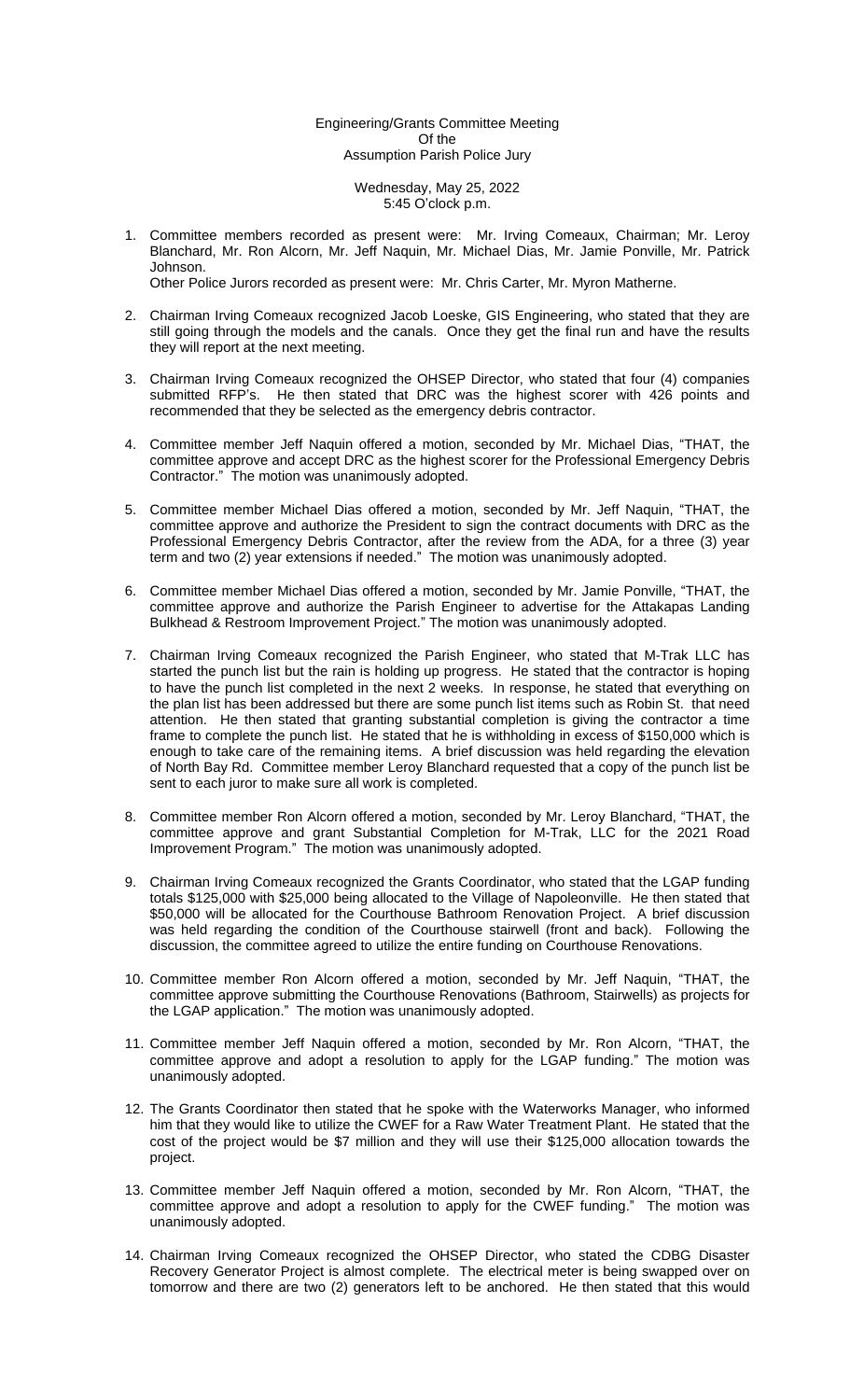complete all of the Disaster Recovery grant items. He then stated that he is still waiting on an update regarding the Safe Room due to new employees with the State. The OHSEP Director stated that he has engaged with the State new employees regarding the Hazardous Mitigation Project and is trying to move it forward to phase II which is biding of the project.

15. Committee member Michael Dias offered a motion, seconded by Mr. Jamie Ponville, "THAT, there being no further business to come before the Engineering/Grants Committee, the meeting be adjourned." The motion was unanimously adopted.

\_\_\_\_\_\_\_\_\_\_\_\_\_\_\_\_\_\_\_\_\_\_\_\_\_\_ \_\_\_\_\_\_\_\_\_\_\_\_\_\_\_\_\_\_\_\_\_\_\_\_\_ Fram M. Torres Transaction Community Comeaux, Chairman Secretary-Treasurer Community Community Community Community Community Community Community Community Community Community Community Community Community Community Communi Engineering/Grants Committee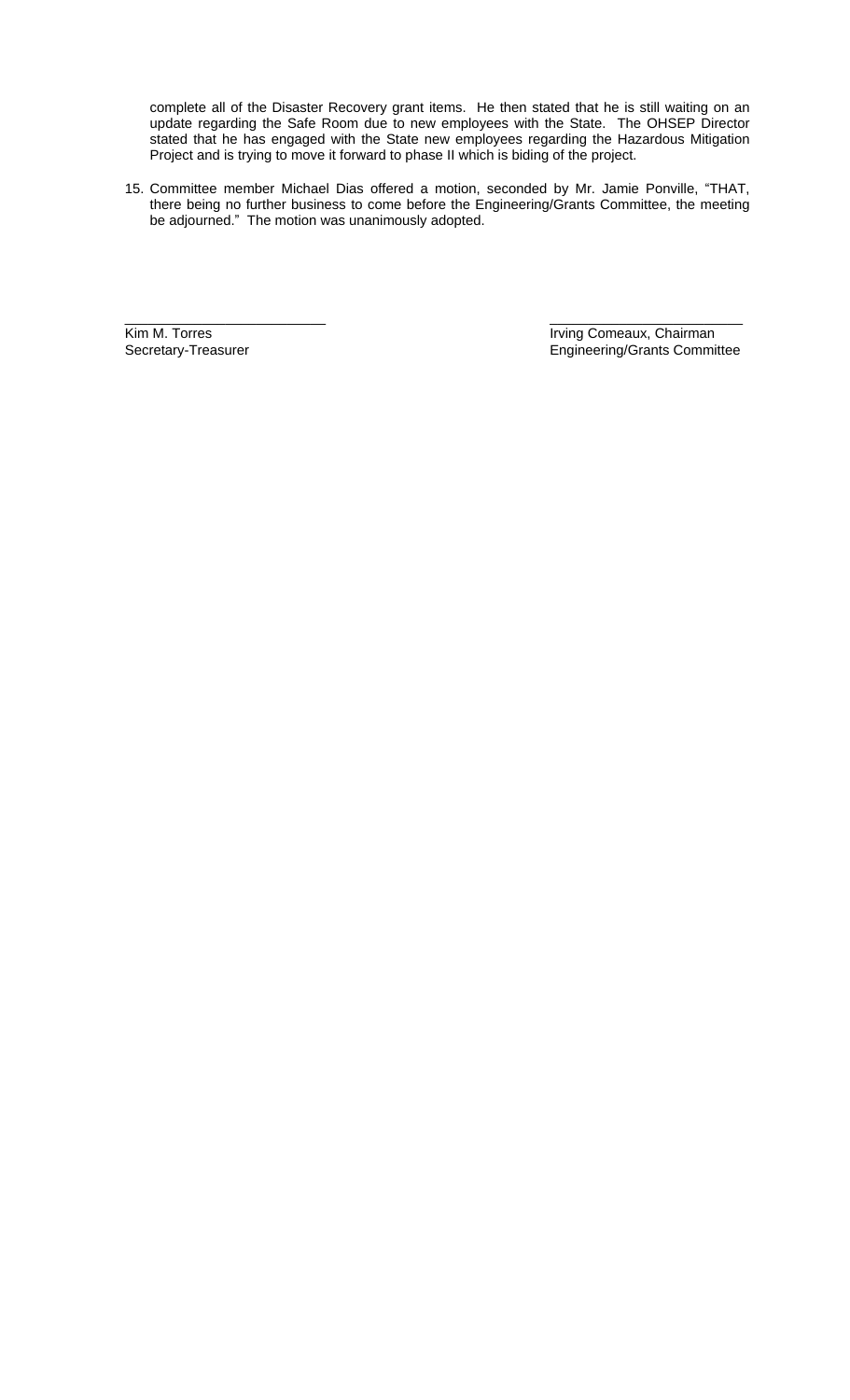#### Regular Meeting Of the Assumption Parish Police Jury

#### Wednesday, May 25, 2022 6:00 O'clock p.m.

- 1. The Regular Meeting of the Assumption Parish Police Jury was called to order by Police Jury President Patrick Johnson in the Assumption Parish Police Jury Chamber at 4813 Highway 1, Napoleonville, Louisiana.
- 2. Police Jurors recorded as present were: Mr. Ron Alcorn, Ward 1; Mr. Jeff Naquin, Ward 2; Mr. Irving Comeaux, Ward 3; Mr. Patrick Johnson, Ward 4; Mr. Michael Dias, Ward 5; Mr. Chris Carter, Ward 6; Mr. Leroy Blanchard, Ward 7; Mr. Jamie Ponville, Ward 8; Mr. Myron Matherne, Ward 9.
- 3. President Patrick Johnson led the Prayer and Police Juror Chris Carter led the Pledge of Allegiance to the Flag.
- 4. Police Juror Jeff Naquin offered a motion, seconded by Mr. Michael Dias, "THAT, the Police Jury approve the minutes of May 10, 2022 and May 11, 2022." The motion was unanimously adopted.
- 5. President Patrick Johnson opened the meeting to the public for any public comments, questions or concerns regarding the items listed on the agenda. Following three (3) calls, there were no comments received.
- 6. President Patrick Johnson recognized Drainage Committee Chairman Jamie Ponville, who stated that the committee met and recommended the following matters: reappoint Ronnie Bailey and Shaye Toups to the Bayou L'Ourse Drainage District #1 for each a 5 yr. term, authorization of an Intergovernmental Cooperative Endeavor Agreement by and between the Assumption Parish Police Jury and the Lafourche Basin Levee District - pursuant to drainage project(s) in Assumption Parish, and for ancillary matters - in particular: Bayou Napoleon and authorize the President to execute said Agreement, \$3,430 for South Loop Canal Sweeping Project, \$1,200 for Field of Dream Subdivision Outfalls Sweeping Project and to allow the Parish Manager to evaluate the situation relative to the use of the culvert cleaner on State Highways.
- 7. Police Juror Jamie Ponville offered a motion, seconded by Mr. Ron Alcorn, "THAT, the Police Jury approve the Drainage Committee report as presented." The motion was unanimously adopted. (resolutions attached)
- 8. President Patrick Johnson stated that the Finance Committee met and recommended the following matters: payment of bills submitted through May 20, 2022 and accepted the Budget Comparison Statements for April 2022.
- 9. Police Juror Michael Dias offered a motion, seconded by Mr. Jeff Naquin, "THAT, the Police Jury approve the Finance Committee report as presented." The motion was unanimously adopted.
- 10. President Patrick Johnson recognized Personnel Committee Chairman Chris Carter, who stated that the committee met and recommended the following matters: recommendation of the Secretary-Treasurer for successful completion of probationary period for Debra Benoit, Administration Assistant/Accounting Clerk effective May 27, 2022, the committee entered into executive session pursuant to LA R.S. 42:17(A)(1) in order to discuss the potential processing of certain Parish projects with existing staff (and equipment) - such discussions shall include the Parish Manager, Assistant Parish Manager & General Foreman (all of whom have been formally notified, in accordance with the aforementioned revised statute). and no action was taken, recommendation of the Parish Manager for successful completion of probationary period for Paul Hebert, Equipment Operator III effective June 5, 2022, acted to fill the position from a member of the pool of candidates (tabled on the advice of legal counsel / to be reconsidered by the Personnel Committee at the next available public meeting) and an increase in pay for Brian Blankenship, Assistant Parish Manager, to a Grade 8, Step 21, \$25.70 per hour to be effective 6/3/2022.
- 11. Police Juror Chris Carter offered a motion, seconded by Mr. Michael Dias, "THAT, the Police Jury approve the Personnel Committee report as presented." The motion was unanimously adopted. (resolutions attached)
- 12. President Patrick Johnson recognized the Emergency Preparedness Committee Chairman Jeff Naquin, who stated that the committee met and had a general discussion regarding hurricane readiness. He then stated that in specifics, the committee discussed the fuel tank for gasoline and diesel, sand bags, advising employees of being essential and their duties, etc.
- 13. Police Juror Jeff Naquin offered a motion, seconded by Mr. Leroy Blanchard, "THAT, the Police Jury approve the Emergency Preparedness Committee report as presented." The motion was unanimously adopted.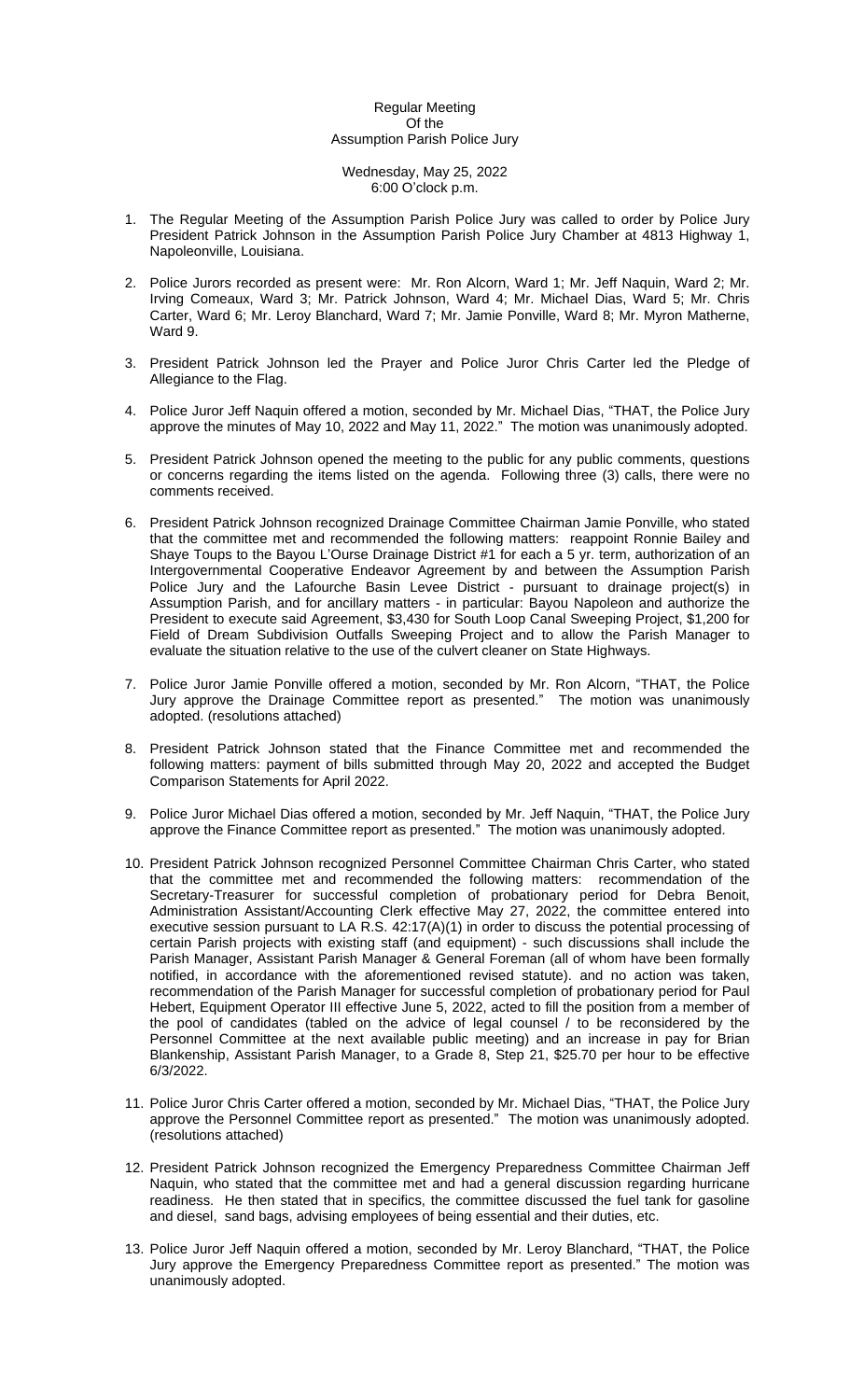- 14. President Patrick Johnson recognized Engineering/Grants Committee Chairman Irving Comeaux, who stated that the committee met and recommended the following: received an update from GIS Engineering regarding the Drainage Master Plan & Flood Mitigation Project, accepted DRC RFP scoring for the Profession Emergency Debris Contractor, authorized the President to sign the contract documents with DRC as the Professional Emergency Debris Contractor, after the review from the ADA, for a three (3) year term and two (2) year extension if needed, authorized the Parish Engineer to advertise for the Attakapas Landing Bulkhead & Restroom Improvement Project, grant Substantial Completion for M-Trak, LLC for the 2021 Road Improvement Program, submit the Courthouse Renovations (Bathroom, Stairwells) as projects for the LGAP application, adopted a resolution to apply for the LGAP funding, adopted a resolution to apply for the CWEF funding and received an update on the Disaster Recovery Grants.
- 15. Police Juror Irving Comeaux offered a motion, seconded by Mr. Michael Dias, "THAT, the Police Jury approve the Engineering/Grants Committee report as presented." The motion was unanimously adopted. (resolutions attached)
- 16. President Patrick Johnson recognized Sadie Phelps, Ag Teacher at AHS, who stated that they (AHS FFA Chapter) have utilized the Ag Center for the past 10 yrs. The event that's held generates funding for the organization to attend area, State and National events. She also stated that they host a special needs rodeo that's free to the community. She stated that the Police Jury has been very gracious through the years by not charging the chapter to utilize the facility. She then stated that they have incurred some charges over the years which they understand but stated that they have worked the grounds and the buildings throughout their events. She pointed out that they have seen the deterioration of the building due to low or no maintenance being done. Mrs. Phelps added that they have been cleaning and making repairs to the facility for the past few years She stated that if she doesn't contact the maintenance department regarding the use, the facility won't be ready for their event because the Administrative Department doesn't communicate the information. She then stated that she and the producer did a walk through of the facility before the event and there were many safety concerns. She proceeded to list the concerns and explained all that she and her group had done to prepare the facility for their event. She added that the facility needs to be inspected yearly for termites and other insect damages. Mrs. Phelps stated that she received an extremely rude voice mail on her phone and a letter mailed to her that was personally attacking her and calling her a liar because she apparently turned in an incorrect amount of money for stall rentals. She further explained what she collected for stall rentals and how those funds were conflicting with what should have been collected. The amount required was thereafter submitted and she was told the stall rental of \$15 is in the contract that was signed. They also stated that due to audit purposes the correct amount must be collected but the contract also states that it's the final determination by the Police Jury's administration. She further stated that she's extremely grateful for the support of the Police Jury and she's not trying to get away with anything and she's not a liar and that's how the phone call and the letter made her feel. Mrs. Phelps then requested that the maintenance department not add any more sand to the arena. She continued to speak about the different repairs that she and her organization made, the tractor driver and the rental fee, the erosion on the outside of the arena, the shortage of electrical power, the retro fit, communication between renters, Jurors, Administration and maintenance. She gave a couple of examples of times when out of towners rented the facility and it was locked when they arrived, the soil wasn't turned and it was too packed to ride. She added that people in this community choose not to rent this facility because it's so hard to rent. She stated that this is a valuable facility and we want people to utilize it but if it continues to deteriorate, she won't be able to host the rodeo there anymore. There are producers and contractors that would like to utilize the facility more throughout the year but getting everything together is so difficult therefore, something needs to be done. She then extended she and her family to assist in any way they could. President Patrick Johnson thanked Mrs. Phelps for her overview of the facility and requested that she send a copy of the punch list items that needs addressing to the Assistant Parish Manager. Police Juror Jamie Ponville stated that he attended the rodeo and that it was very nice and he noticed some things that can be better. Police Juror Ron Alcorn made reference to the profit from this event and how the Parish benefits from the tax dollars. Police Juror Chris Carter stated that there was a breakdown in communication and maintenance should have been ready for the scheduled event. He then asked who is the responsible person to have the center ready for any event? The Secretary-Treasurer stated that it begins with the contract in the Administrative Office and the information is then sent to the Road & Bridge Office. Mr. Carter requested that a reminder be set so that this would not happen again. Mr. Eno Rivere, 1121 Hwy 402, stated that they utilize the facility and every year when they arrive there's no water for the wash racks. He added that there was a freeze about 15 yrs. ago and it has not operated properly since that time. A brief discussion was then held regarding the community worker being responsible for the maintenance of the Ag Center and the APCC Event Coordinator handling the booking for the Ag Center. Following the discussion, the Secretary-Treasurer informed the Jury that the Parish can accept credit cards but no one wants to pay the 3% fee. Christy Landry, 1126 Hwy 402, stated that she rented the small arena for a graduation party. She stated that she spoke with several different people and no one knew how much it would cost to rent the facility. She then reiterated what Juror Blanchard stated about having one person handled the booking. She added that it was a hassle to rent the facility and stated that the 4-H Director has mentioned that she would like the bookings to go through their office because they are there, they know the complex and can maintain the facility. A brief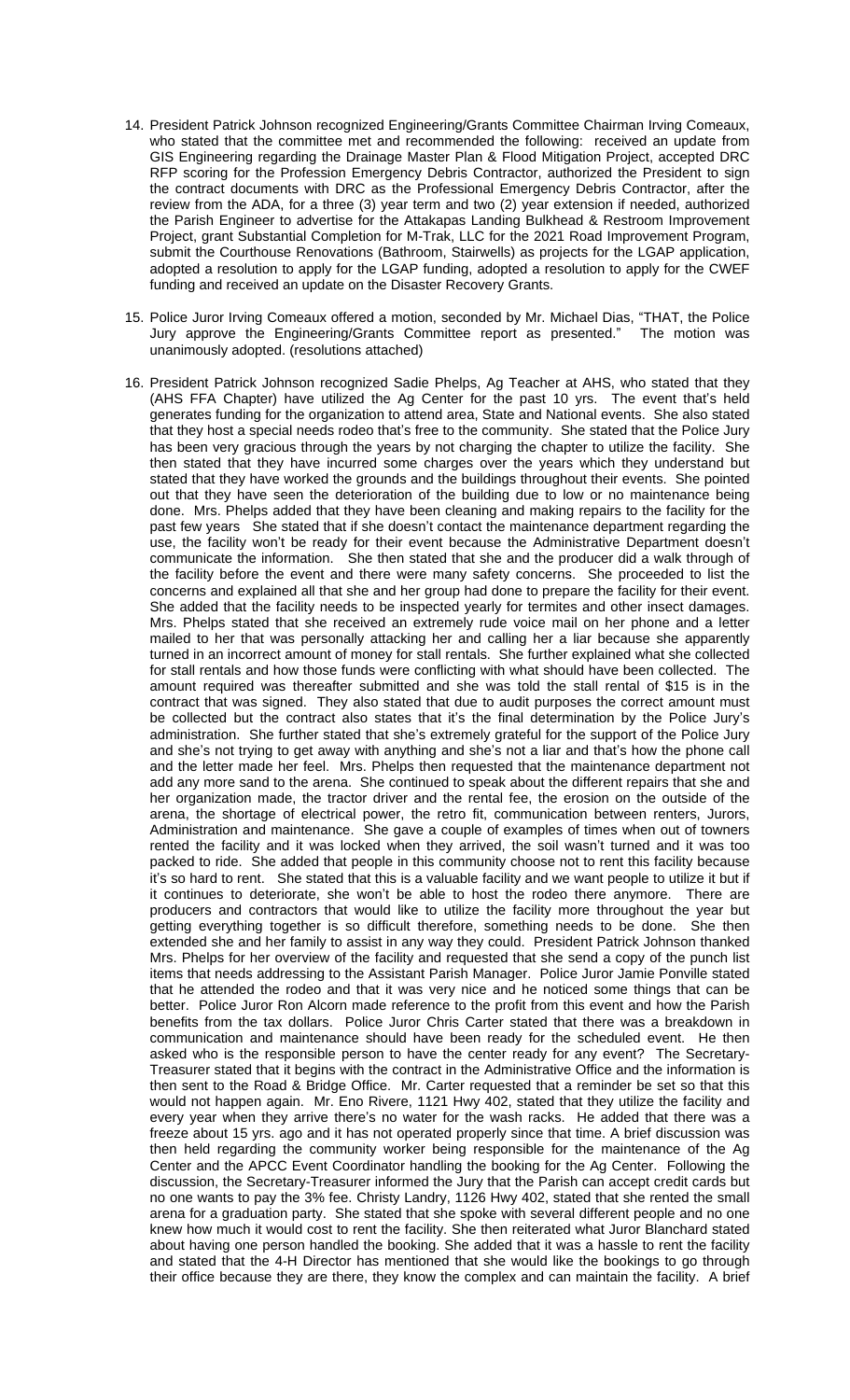discussion was held regarding the profits that are generated, the Parish being responsible for the maintenance and revising the contract. The Secretary-Treasurer apologized for the scheduling issues and stated that the matter will be worked on.

- 17. Police Juror Jeff Naquin offered a motion, seconded by Mr. Chris Carter, "THAT, the Police Jury approve to adopt a resolution requesting that US Congress reject the recommendation to close the Alexandria Veterans Affair Medical Center." The motion was unanimously adopted. (resolution attached)
- 18. On a motion by the Entire Police Jury, seconded by the Entire Police Jury, "THAT, we adopt a resolution recognizing Mrs. Jane Boudreaux for her service with Keep Assumption Beautiful." The motion was unanimously adopted. (resolution attached)
- 19. Police Juror Ron Alcorn offered a motion, seconded by Mr. Jamie Ponville, "THAT, the Police Jury approve an occupational license for Bayou Jazz 45 LLC." The motion was unanimously adopted.
- 20. President Patrick Johnson recognized Police Juror Myron Matherne, who stated that the Belle River area doesn't have cell service therefore he would like to send a letter to AT&T and the State requesting service. Police Juror Leroy Blanchard requested that Belle Rose be included in the request. He added that since the hurricane the service has been poor. A brief discussion was then held regarding who should receive the request. In response, the OHSEP Director recommended that the letter be sent to the Public Service Commission Office identifying both areas.
- 21. Police Juror Myron Matherne offered a motion, seconded by Mr. Chris Carter, "THAT, the Police Jury approve a letter to the Public Service Commission regarding cell phone service in the Belle River and Belle Rose area." The motion was unanimously adopted.
- 22. Police Juror Ron Alcorn offered a motion, seconded by Mr. Leroy Blanchard, "THAT, the Police Jury approve the liquor license application for Tamika Coleman, Bayou Jazz 45 LLC." The motion was unanimously adopted.
- 23. Police Juror Myron Matherne offered a motion, seconded by Mr. Chris Carter, "THAT, the Police Jury approve adding the following matter to the agenda." The motion was unanimously adopted.
- 24. President Patrick Johnson recognized Police Juror Myron Matherne, who stated that he needs to rent a 6" pump for Oakridge Subdivision. He stated that it's \$2,100 monthly and he would need to rent for 3 months. Following a brief discussion, Police Jurors Ron Alcorn and Chris Carter agreed to allocate \$2,000 each to assist with the project.
- 25. President Patrick Johnson requested comments, questions or concerns regarding the rental of a 6" pump for Oakridge Subdivision. Following three (3) calls, there were no comments received.
- 26. Police Juror Myron Matherne offered a motion, seconded by Mr. Chris Carter, "THAT, the Police Jury approve \$6,300 for 3-month rental of a 6" pump for Oakridge Subdivision." The motion was unanimously adopted.
- 27. Police Juror Jeff Naquin offered a motion, seconded by Mr. Jamie Ponville, "THAT, there being no further business to come before the Assumption Parish Police Jury, the meeting be adjourned." The motion was unanimously adopted.

 $\frac{1}{2}$  , the contribution of the contribution of the contribution of the contribution of the contribution of the contribution of the contribution of the contribution of the contribution of the contribution of the contr

Kim M. Torres **Patrick Johnson** Secretary-Treasurer **President** President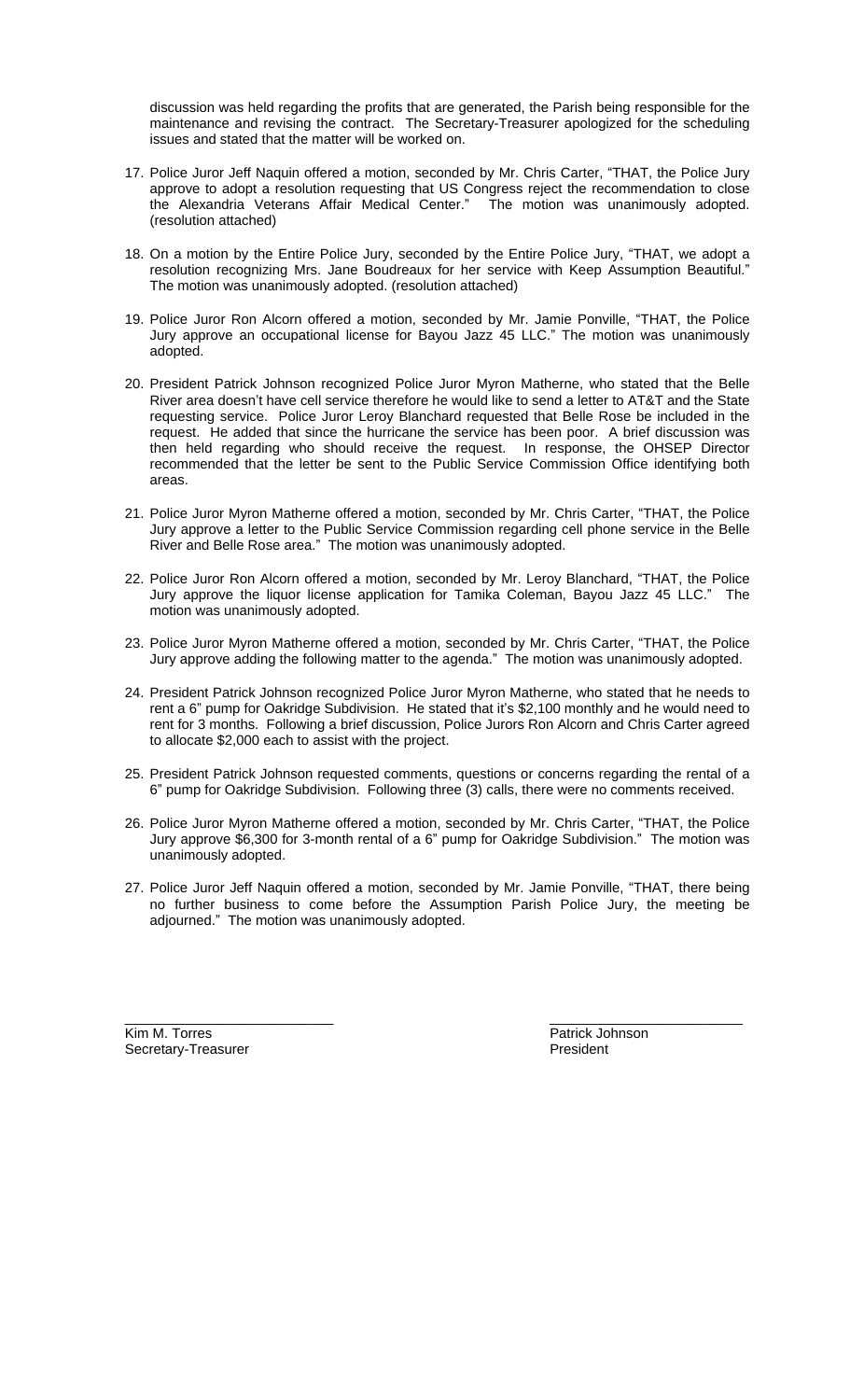On a motion by Mr. Jamie Ponville, seconded by Mr. Ron Alcorn, the following resolution was adopted:

### RESOLUTION

BE IT RESOLVED that the Assumption Parish Police Jury does hereby approve the reappointment of Ronnie Bailey and Shaye Toups as board members of the Bayou L'Ourse Drainage District.

Upon being placed to a vote, the above resolution was adopted as follows: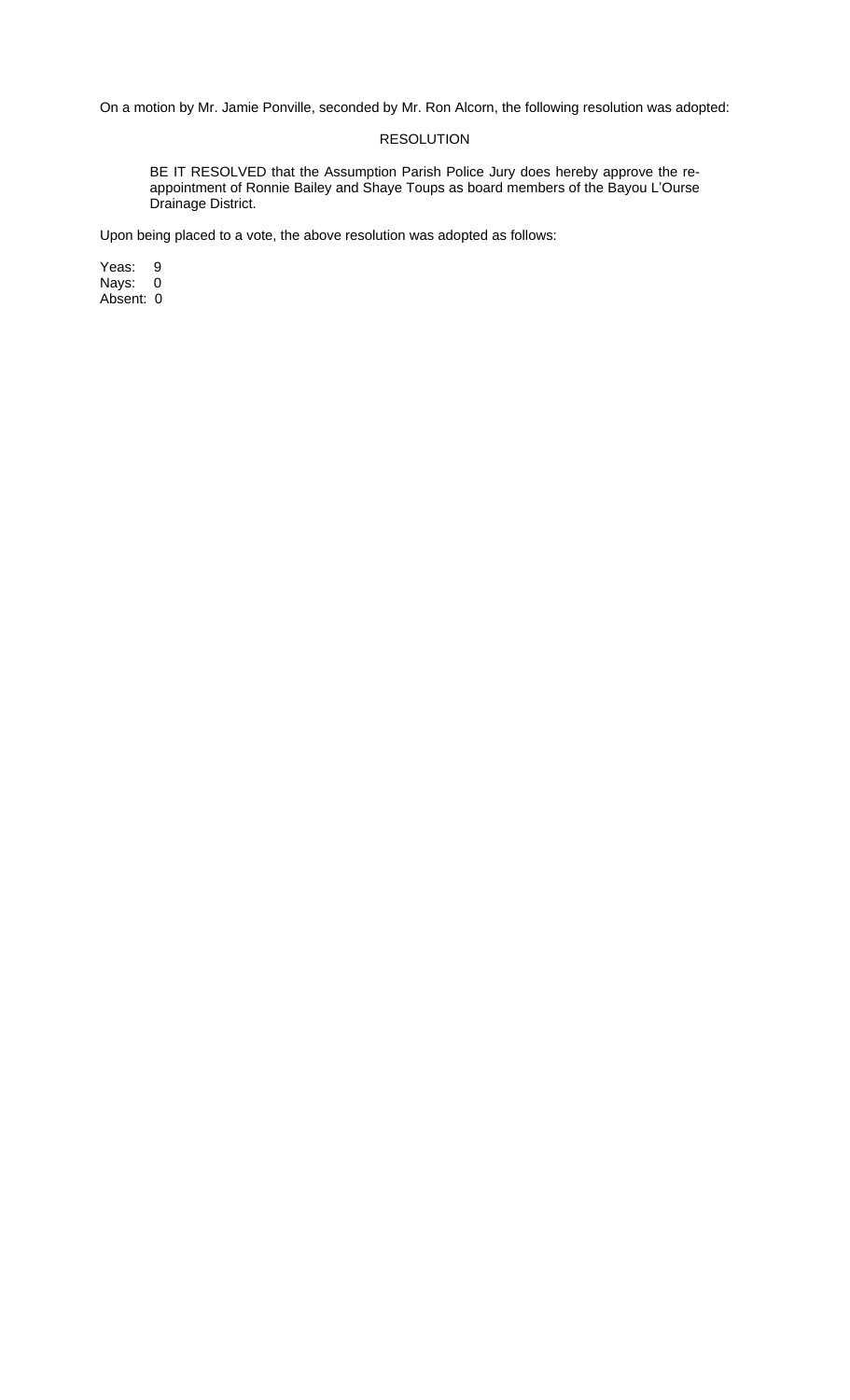### RESOLUTION

BE IT RESOLVED that the Assumption Parish Police Jury does hereby approve and authorize the filling of the Floodplain Manager/Permit Officer/Planning position from a member of the pool of candidates at a Grade 9, Step 6.5 at \$21.15 per hour. (\*Tabled on the advice of legal counsel/to be reconsidered by the Personnel Committee at the next available public meeting)

Upon being placed to a vote, the above resolution was adopted as follows:

Yeas: 7<br>Nays: 0 Nays: Absent: Leroy Blanchard, Jamie Ponville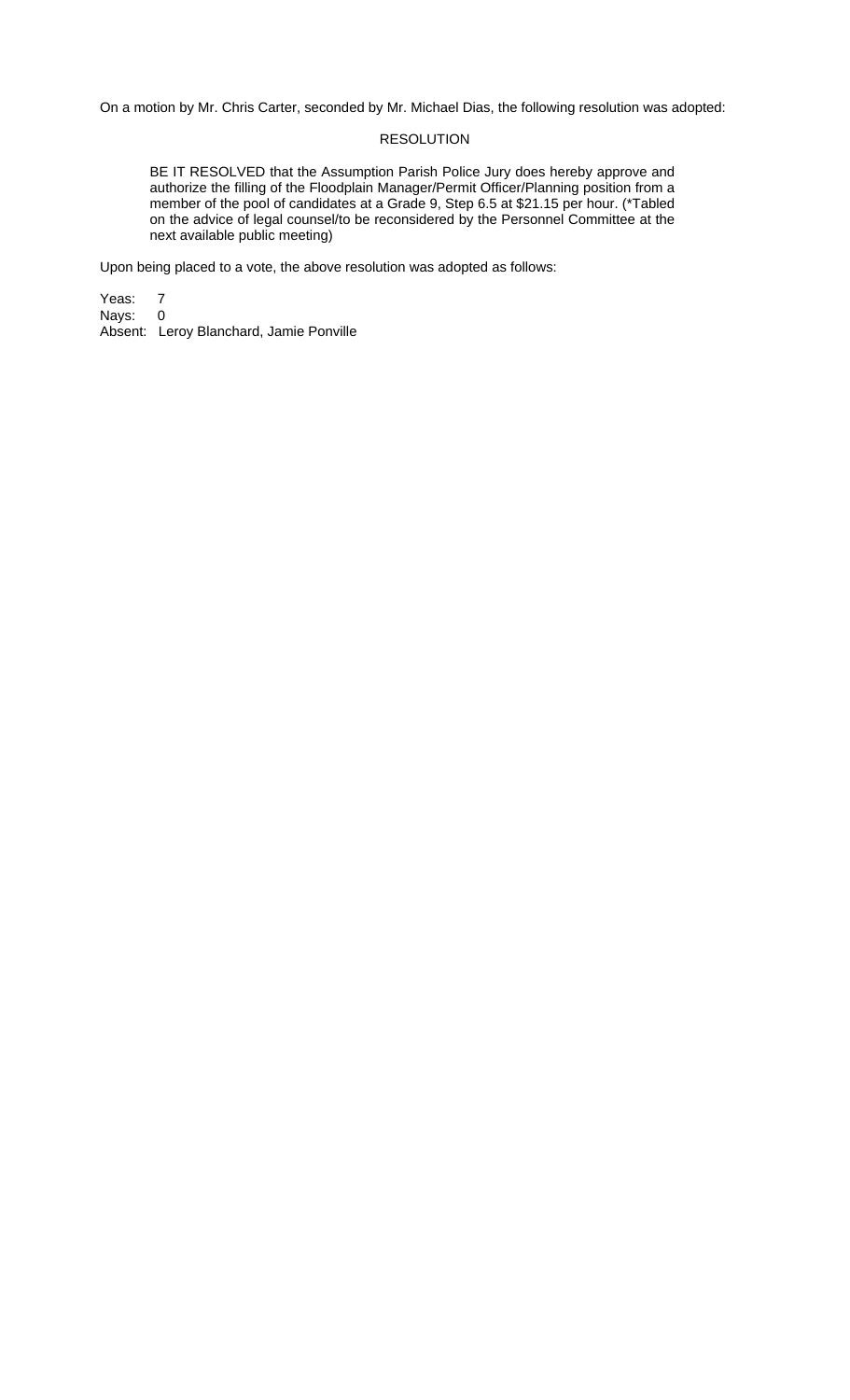# RESOLUTION

BE IT RESOLVED that the Assumption Parish Police Jury does hereby approve the end of the probationary period for Debra Benoit, Administrative Assistant/Accounting Clerk to be effective 5/27/2022.

Upon being placed to a vote, the above resolution was adopted as follows: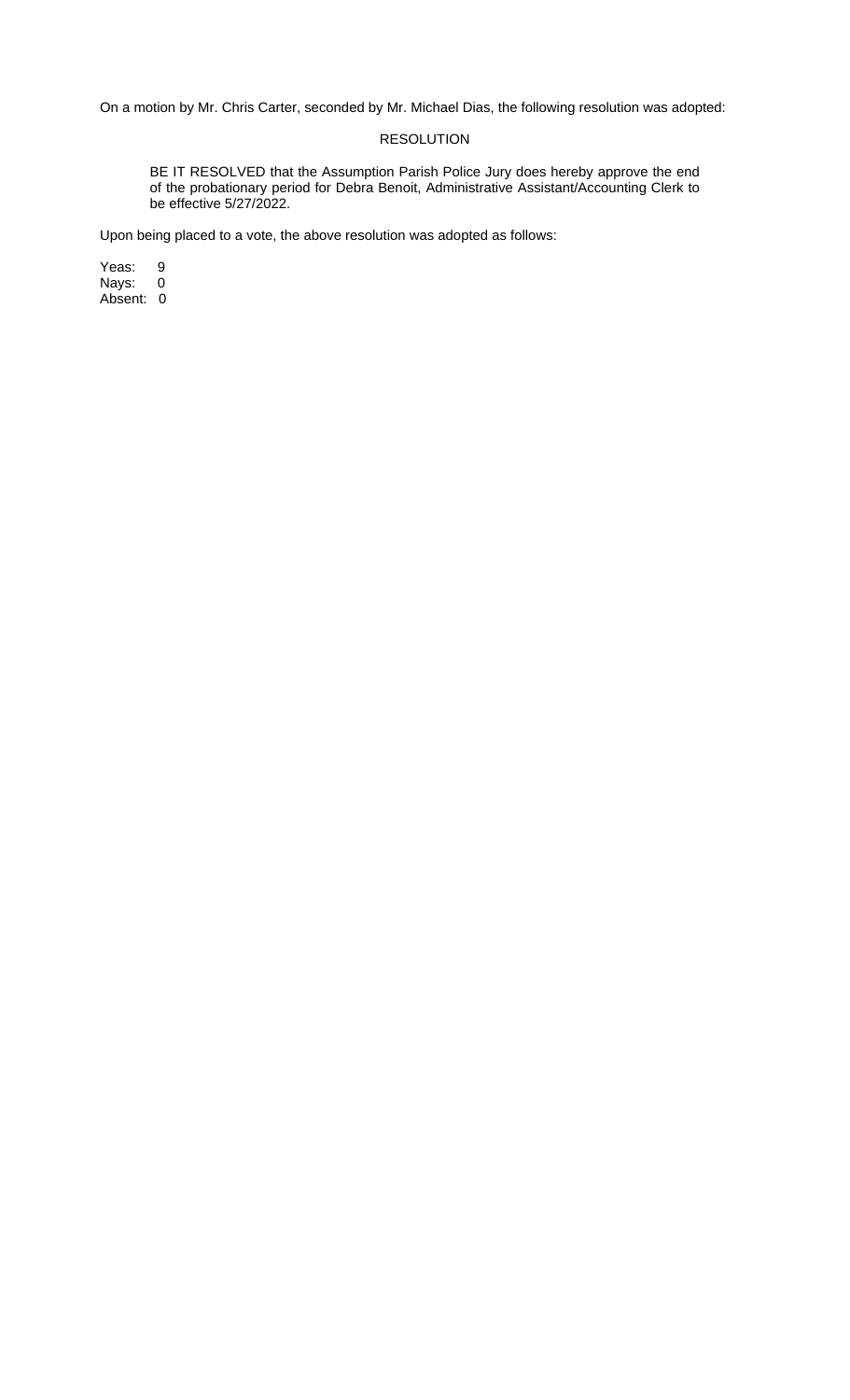# RESOLUTION

BE IT RESOLVED that the Assumption Parish Police Jury does hereby approve the end of the probationary period for the following employee accordingly:

Paul Hebert Equipment Operator III to be effective 6/5/2022

Upon being placed to a vote, the above resolution was adopted as follows: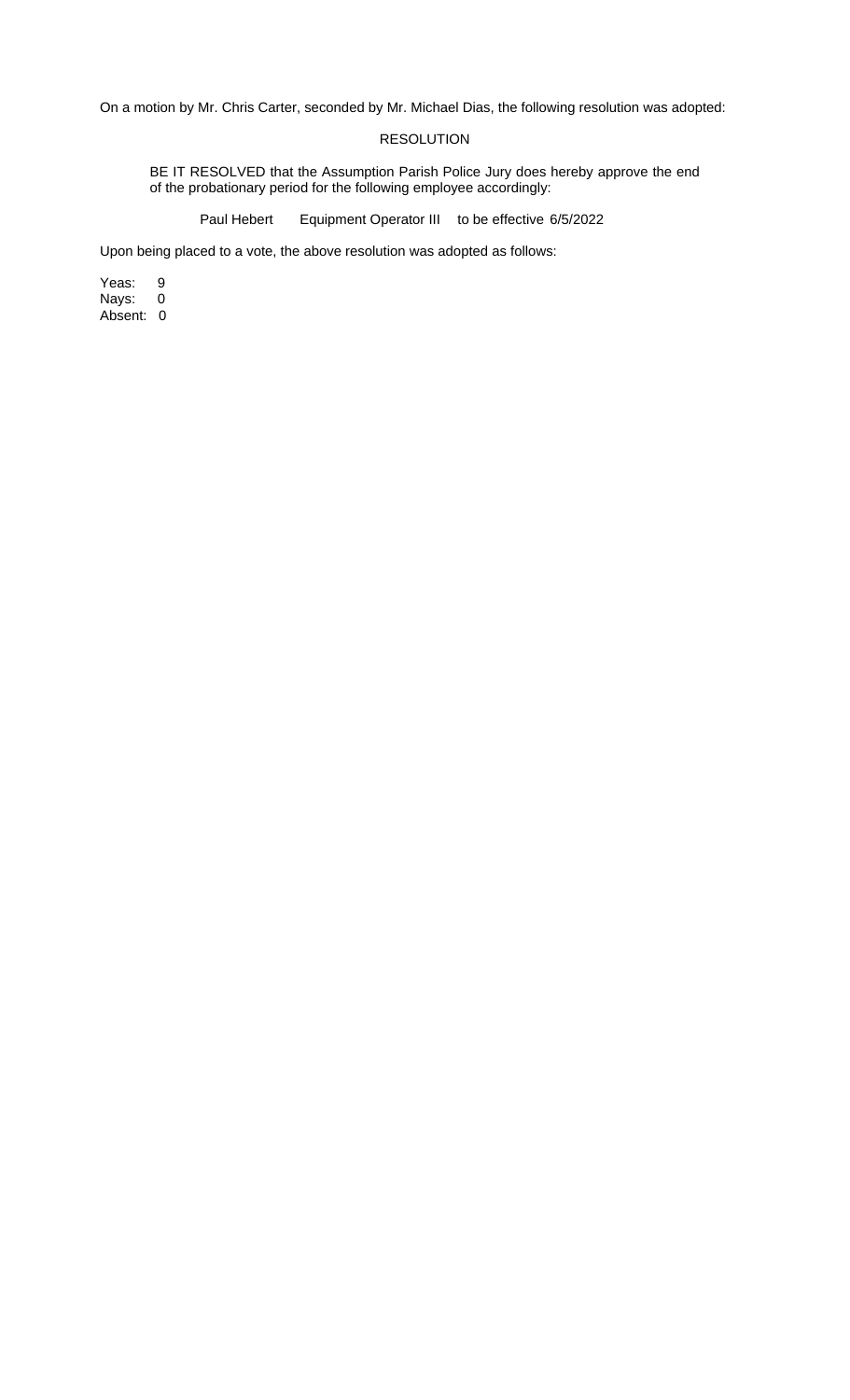# RESOLUTION

BE IT RESOLVED that the Assumption Parish Police Jury does hereby approve an increase in pay for Brian Blankenship, Assistant Parish Manager to a Grade 8, Step 21, \$25.70 per hour to be effective 6/3/2022.

Upon being placed to a vote, the above resolution was adopted as follows: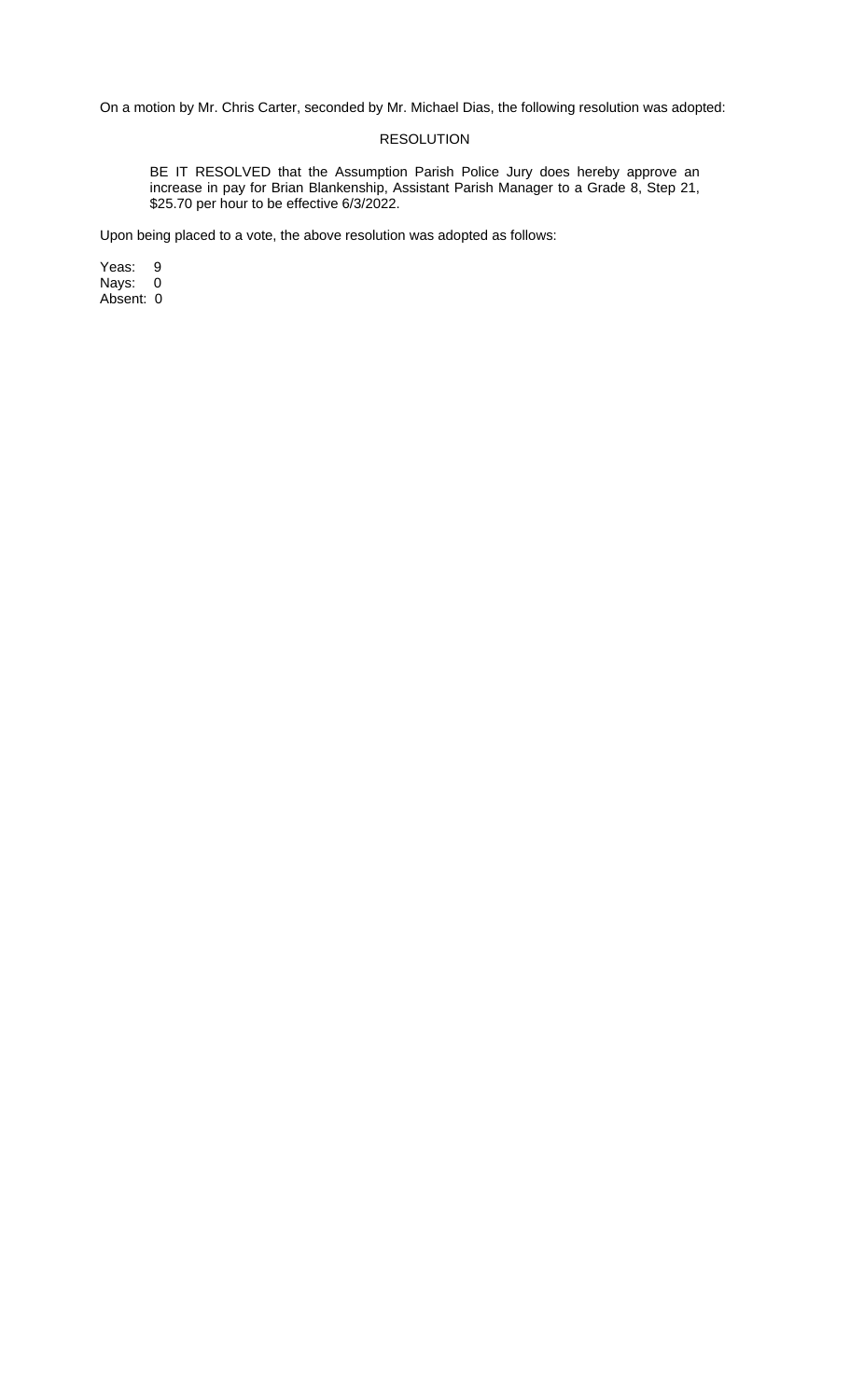#### RESOLUTION

BE IT RESOLVED that the Assumption Parish Police Jury does hereby approve a 3 yr. contract with a 2 year extension with DRC Emergency Services for Emergency Debris pickup and authorize President to sign.

Upon being placed to a vote, the above resolution was adopted as follows: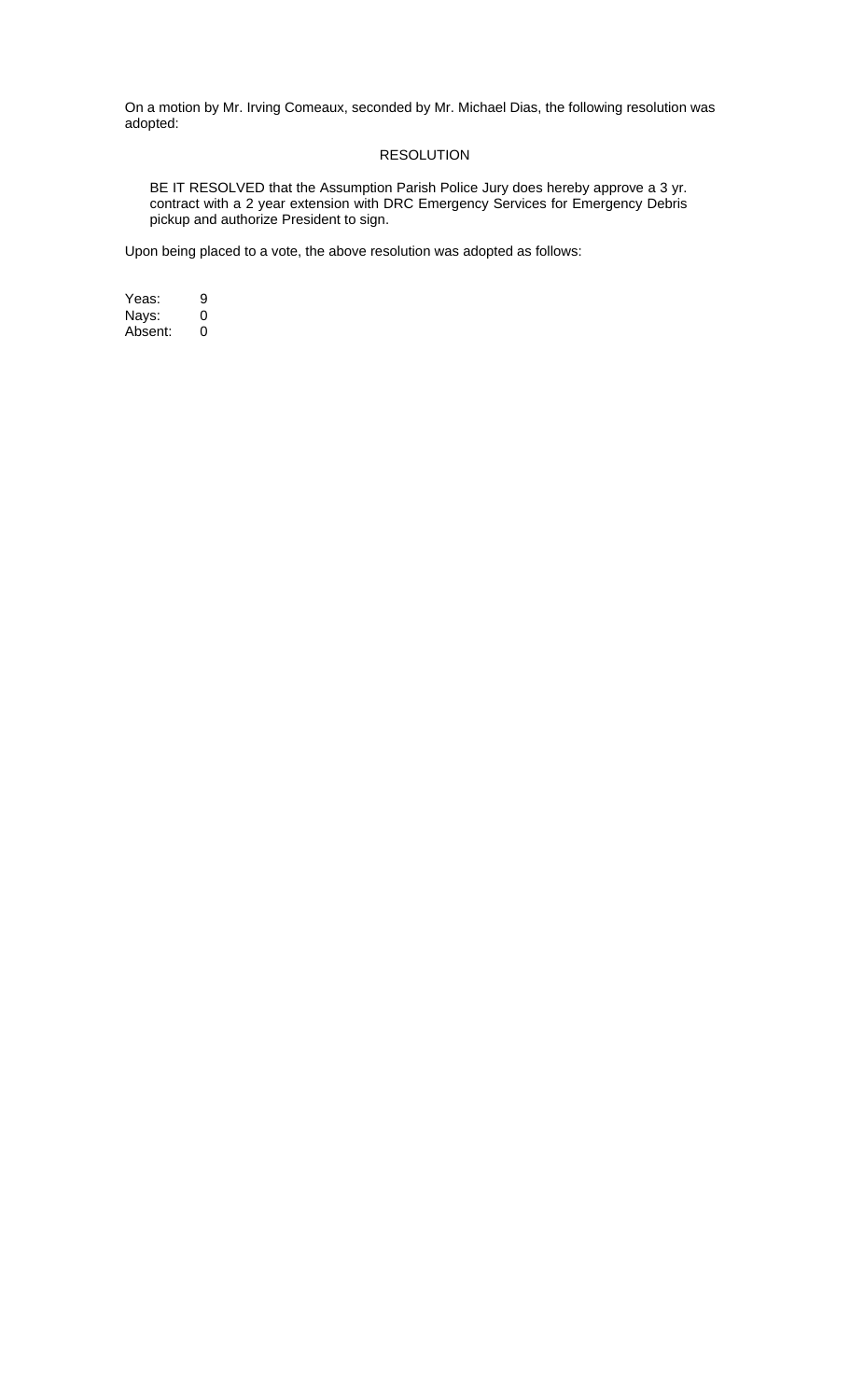#### RESOLUTION

BE IT RESOLVED that the Assumption Parish Police Jury does hereby approve and authorize the Grants Coordinator to apply for the Community Water Enrichment funding in the upcoming cycle in the amount of \$125,000.

Upon being placed to a vote, the above resolution was adopted as follows: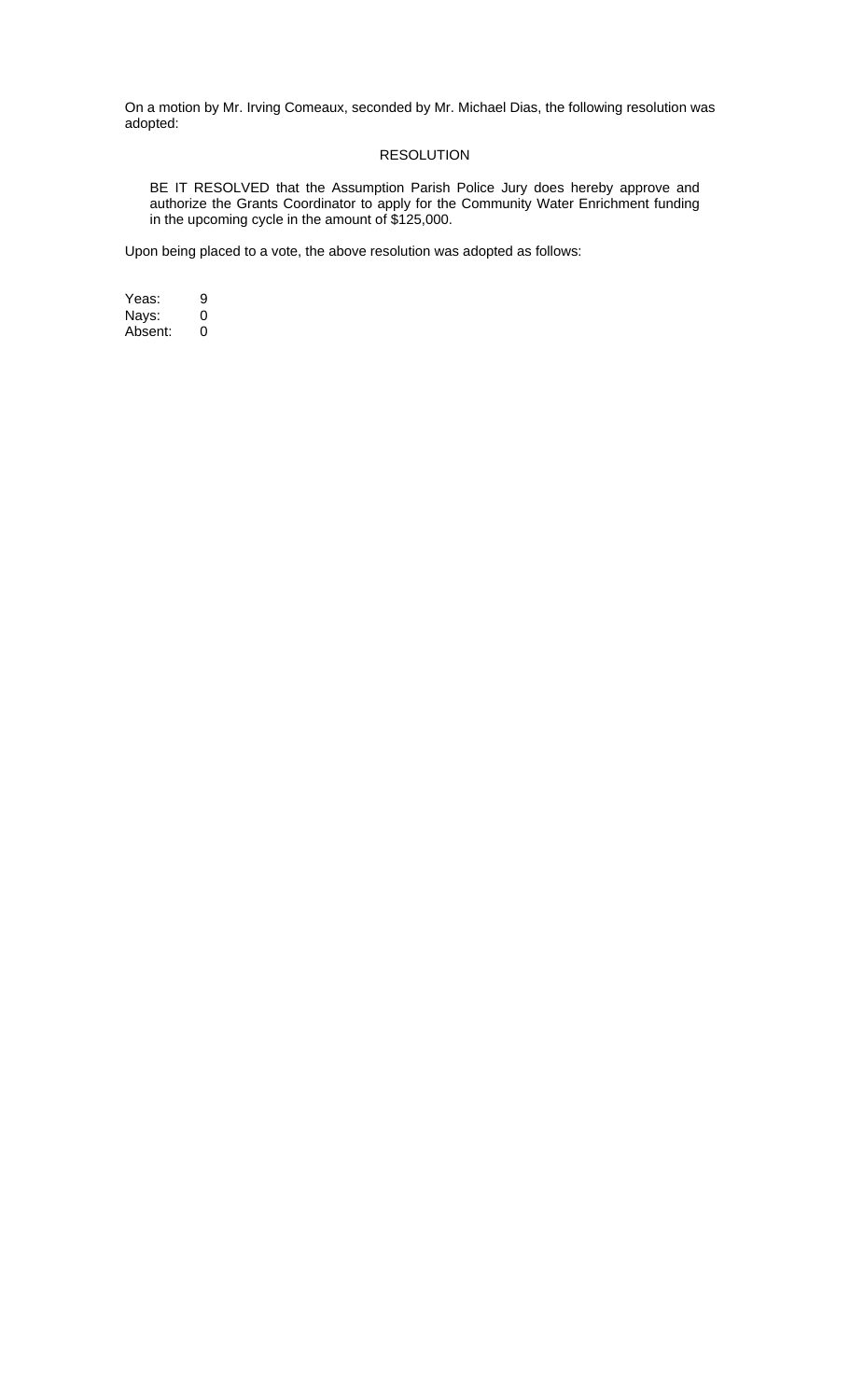On a motion by Mr. Jamie Ponville, seconded by Mr. Ron Alcorn, the following resolution was adopted:

#### RESOLUTION

BE IT RESOLVED that the Assumption Parish Police Jury does hereby approve and authorize its President, Patrick Johnson to sign the Cooperative Endeavor Agreement with the Lafourche Basin Levee District Board of Commissioners for the purpose of the parish providing assistance in the processing of drainage projects, management/operation thereof, and control of the projects within the Levee District in Assumption Parish only.

Upon being placed to a vote, the above resolution was adopted as follows: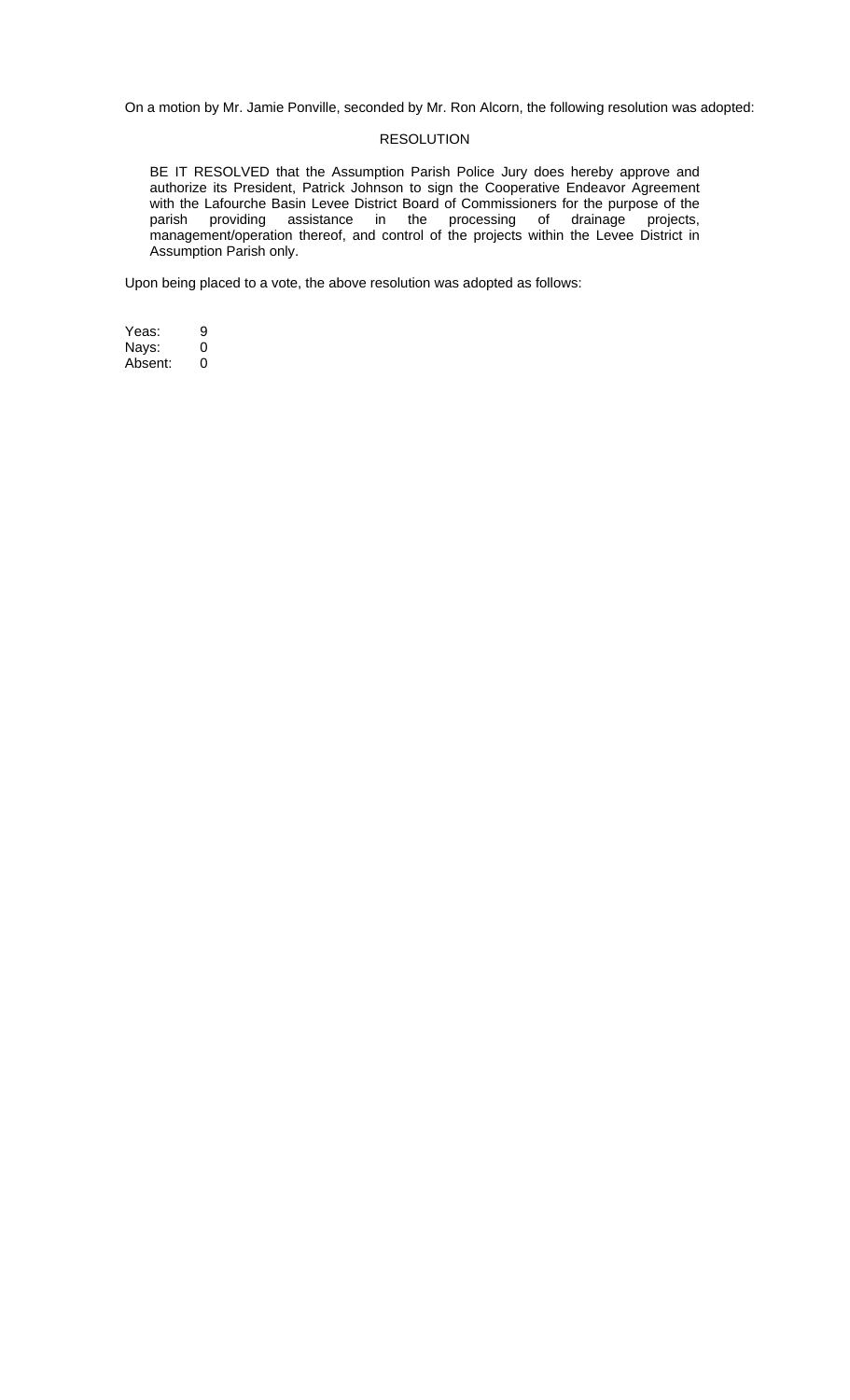#### RESOLUTION

BE IT RESOLVED that the Assumption Parish Police Jury does hereby approve and authorize the Grants Coordinator to submit an application for the next funding cycle for the Courthouse Renovations Project in the amount of \$100,000.

Upon being placed to a vote, the above resolution was adopted as follows: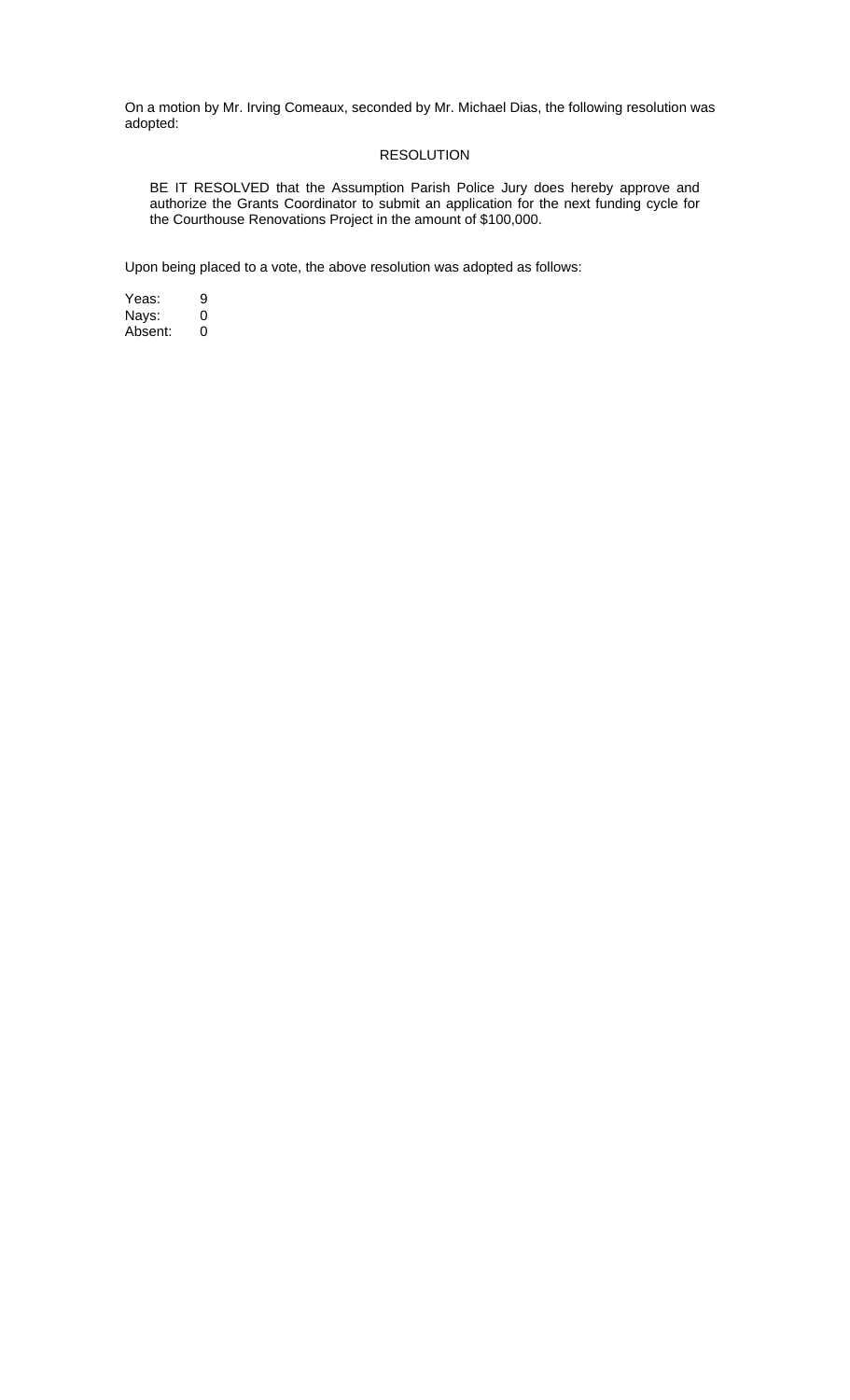# RESOLUTION

BE IT RESOLVED that the Assumption Parish Police Jury does hereby approve and authorize substantial completion for M-Trak, LLC for the 2021 Road Improvement Program.

Upon being placed to a vote, the above resolution was adopted as follows:

Yeas: 9<br>Nays: 0 Nays: 0 Absent: 0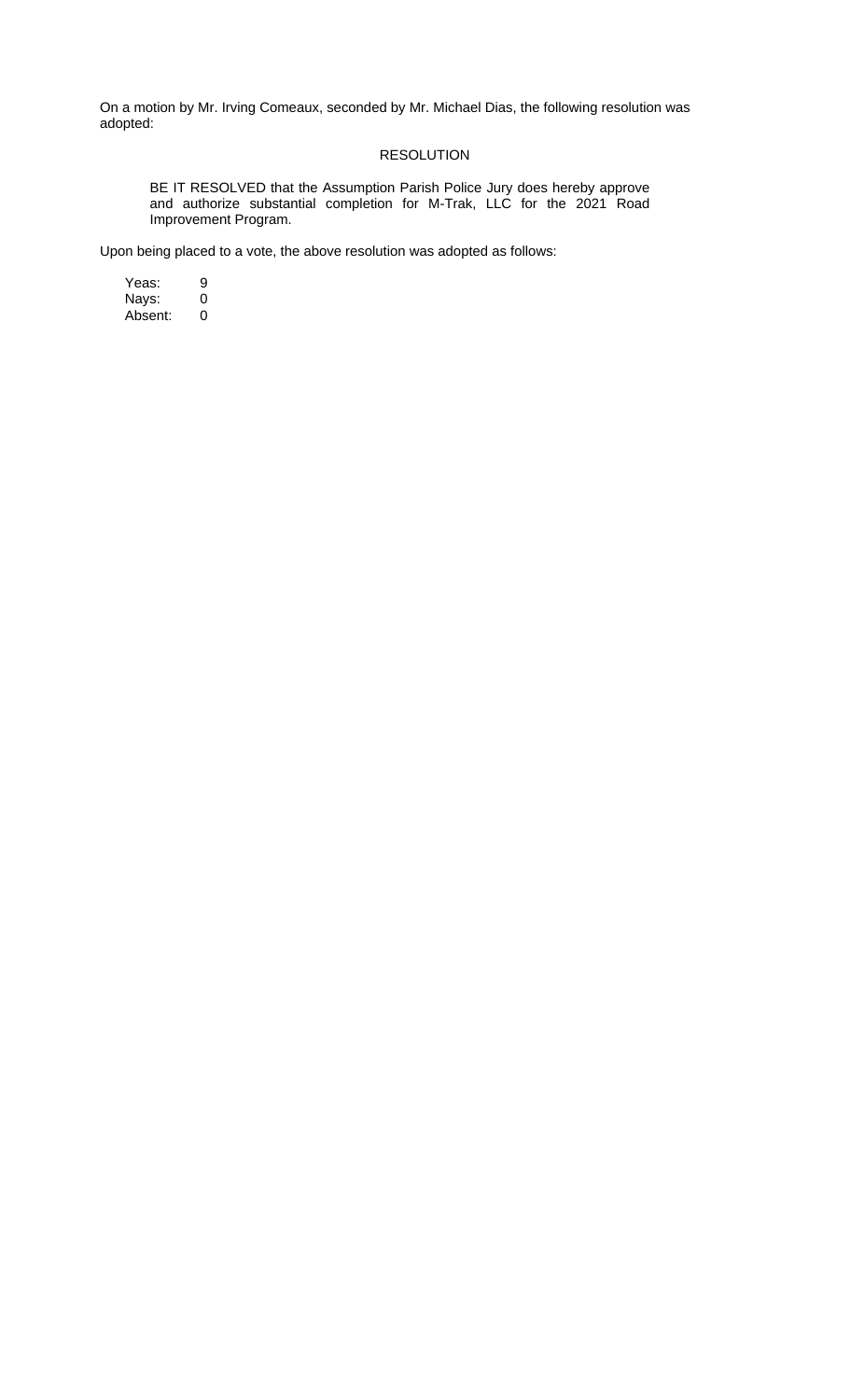# RESOLUTION

BE IT RESOLVED that the Assumption Parish Police Jury does hereby approve and authorize the advertising for the Attakapas Landing Bulkhead & Restroom Reconstruction Project.

Upon being placed to a vote, the above resolution was adopted as follows:

Yeas: 9<br>Nays: 0 Nays: 0<br>Absent: 0 Absent: 0<br>Abstain: 0 Abstain: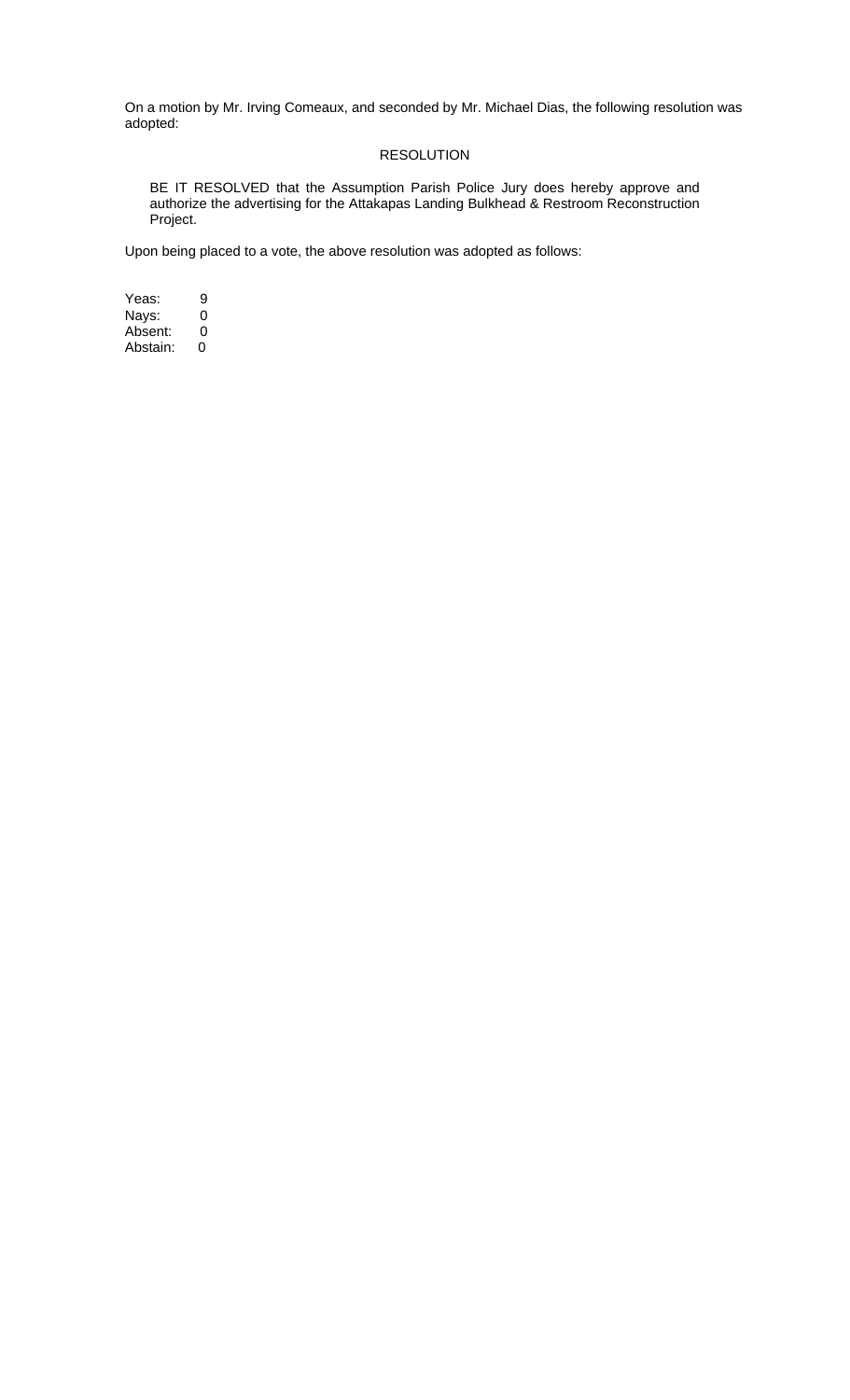On a motion by the <u>Fntire Police Jury</u> econded by the Folice Police Jury, the following resolution was adopted as follows:

#### RESOLUTION

BE IT RESOLVED, that the Assumption Parish Police Jury does hereby recognize Mrs. Jane Boudreaux for being instrumental in securing thousands of dollars for Keep Assumption Beautiful. She obtained grants to provide recycling receptacles for our Parish Schools, Boat launches and other public facilities. She voluntarily maintained the upkeep of the flower beds at the Assumption Community Center Pavillion, Veterans and Gilbert Dupaty Memorial Parks. Mrs. Boudreaux also researched the details and lead the household hazardous waste drop off event.

NOW, THEREFORE, I, Patrick Johnson, President of the Assumption Parish Police Jury, does hereby recognize Mrs. Jane Boudreaux for her hard work, dedication and contributions throughout her many years. And does hereby encourage all citizens to abide by the spirit of this resolution.

Upon being placed to a vote, the above resolution was adopted as follows: